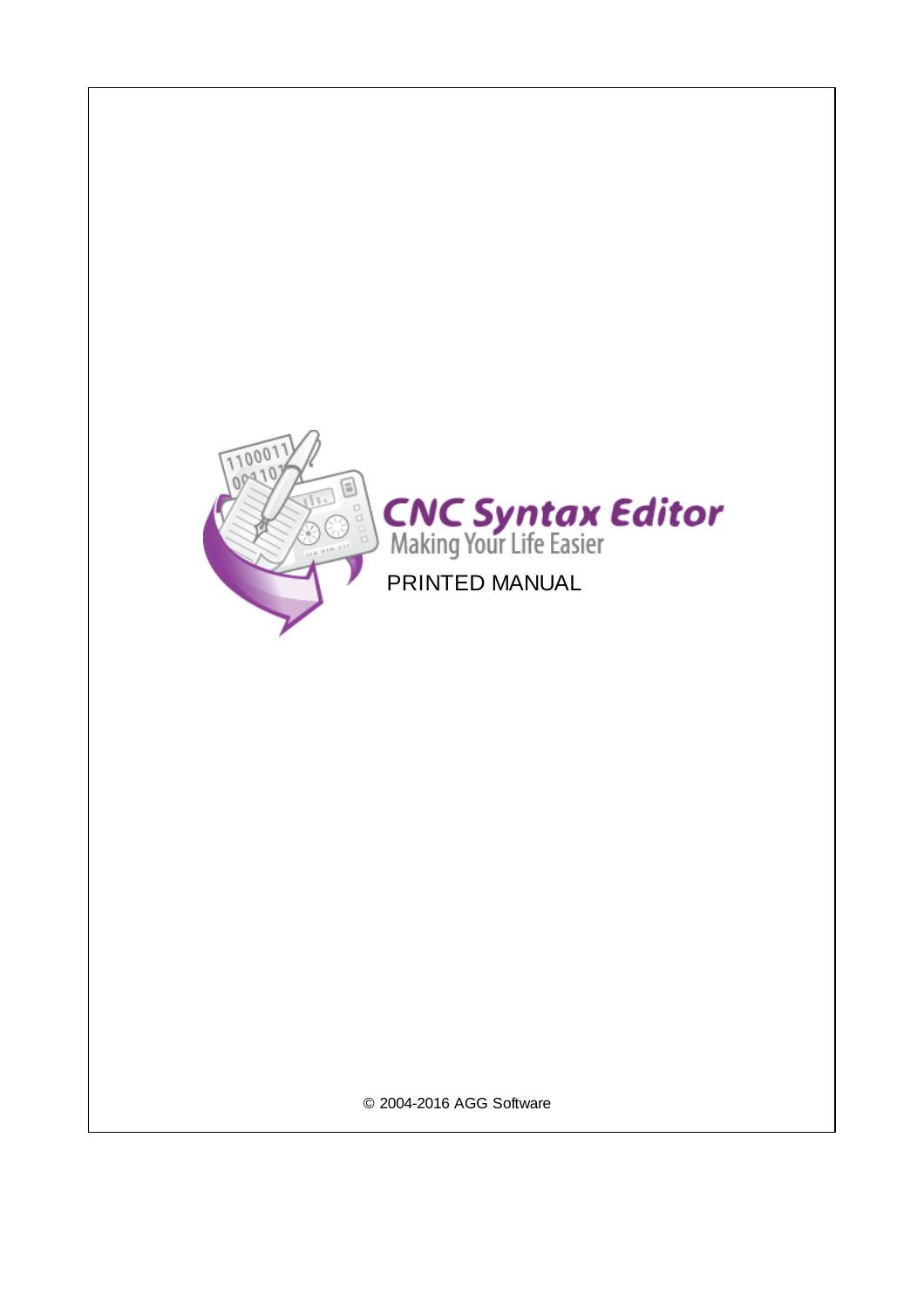#### **© 2004-2016 AGG Software**

All rights reserved. No parts of this work may be reproduced in any form or by any means - graphic, electronic, or mechanical, including photocopying, recording, taping, or information storage and retrieval systems - without the written permission of the publisher.

Products that are referred to in this document may be either trademarks and/or registered trademarks of the respective owners. The publisher and the author make no claim to these trademarks.

While every precaution has been taken in the preparation of this document, the publisher and the author assume no responsibility for errors or omissions, or for damages resulting from the use of information contained in this document or from the use of programs and source code that may accompany it. In no event shall the publisher and the author be liable for any loss of profit or any other commercial damage caused or alleged to have been caused directly or indirectly by this document.

Printed: 2016

**Publisher**

*AGG Software*

**Production**

*© 2004-2016 AGG Software http://www.aggsoft.com*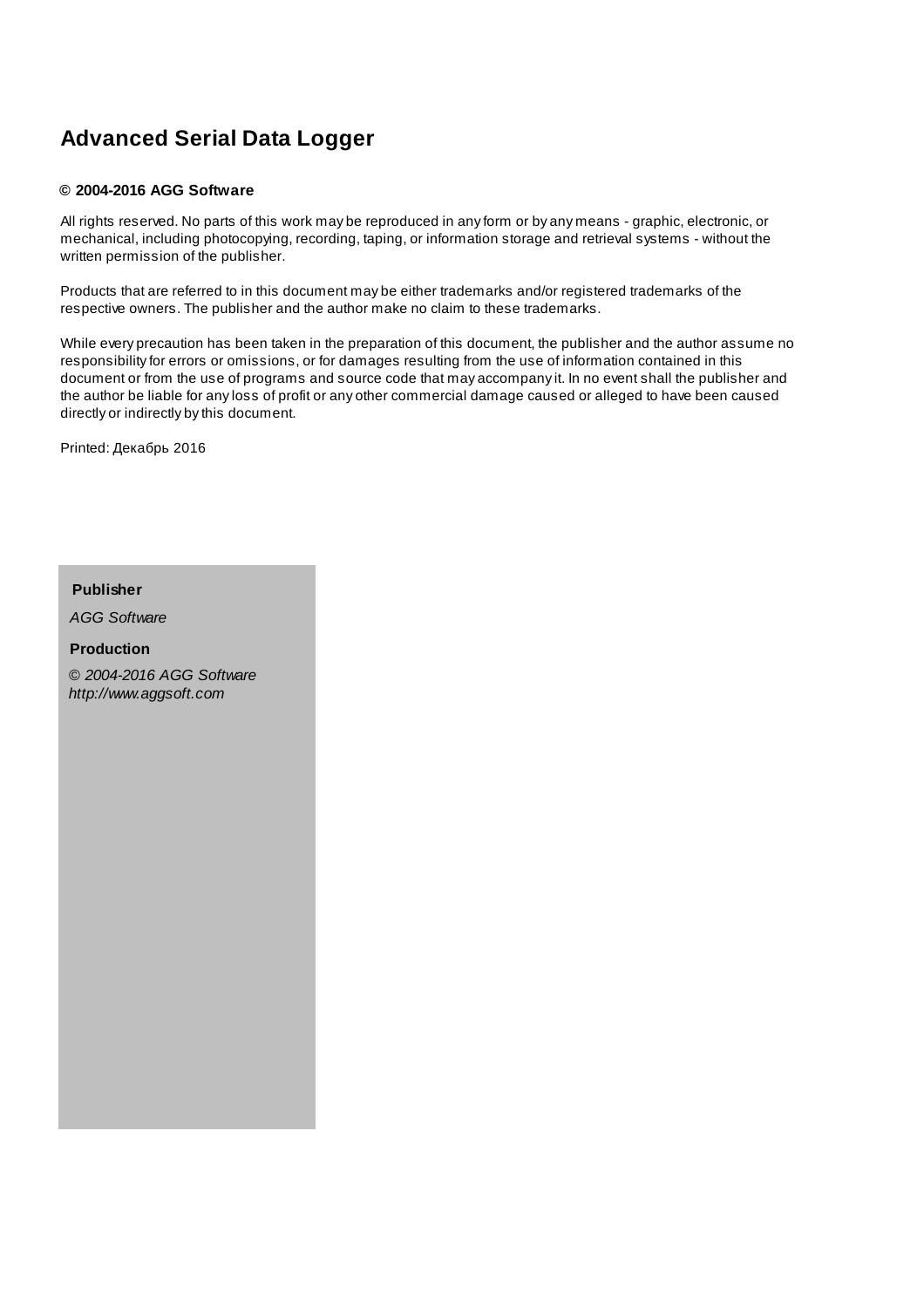$\overline{1}$ 

# **Table of Contents**

|   | <b>Part 1 Introduction</b>                                   |    |
|---|--------------------------------------------------------------|----|
|   |                                                              |    |
|   |                                                              |    |
|   |                                                              |    |
|   | <b>Part 2 License, Registration and</b><br>technical support | 4  |
|   |                                                              |    |
|   |                                                              |    |
|   |                                                              |    |
|   |                                                              |    |
|   |                                                              |    |
|   | <b>Part 3 Installation</b>                                   | 6  |
|   |                                                              |    |
|   |                                                              |    |
|   | <b>Part 4 Configuration</b>                                  | 7  |
|   |                                                              |    |
|   |                                                              |    |
|   |                                                              |    |
|   |                                                              |    |
|   | <b>Part 5 Interface</b>                                      | 12 |
|   |                                                              |    |
|   |                                                              |    |
| 3 |                                                              |    |
|   |                                                              |    |
|   |                                                              |    |
|   |                                                              |    |
|   |                                                              |    |
|   |                                                              |    |
|   |                                                              |    |
|   |                                                              |    |
|   |                                                              |    |
|   |                                                              |    |
|   |                                                              |    |
|   |                                                              |    |
|   |                                                              |    |
|   | Rotate                                                       |    |
|   |                                                              |    |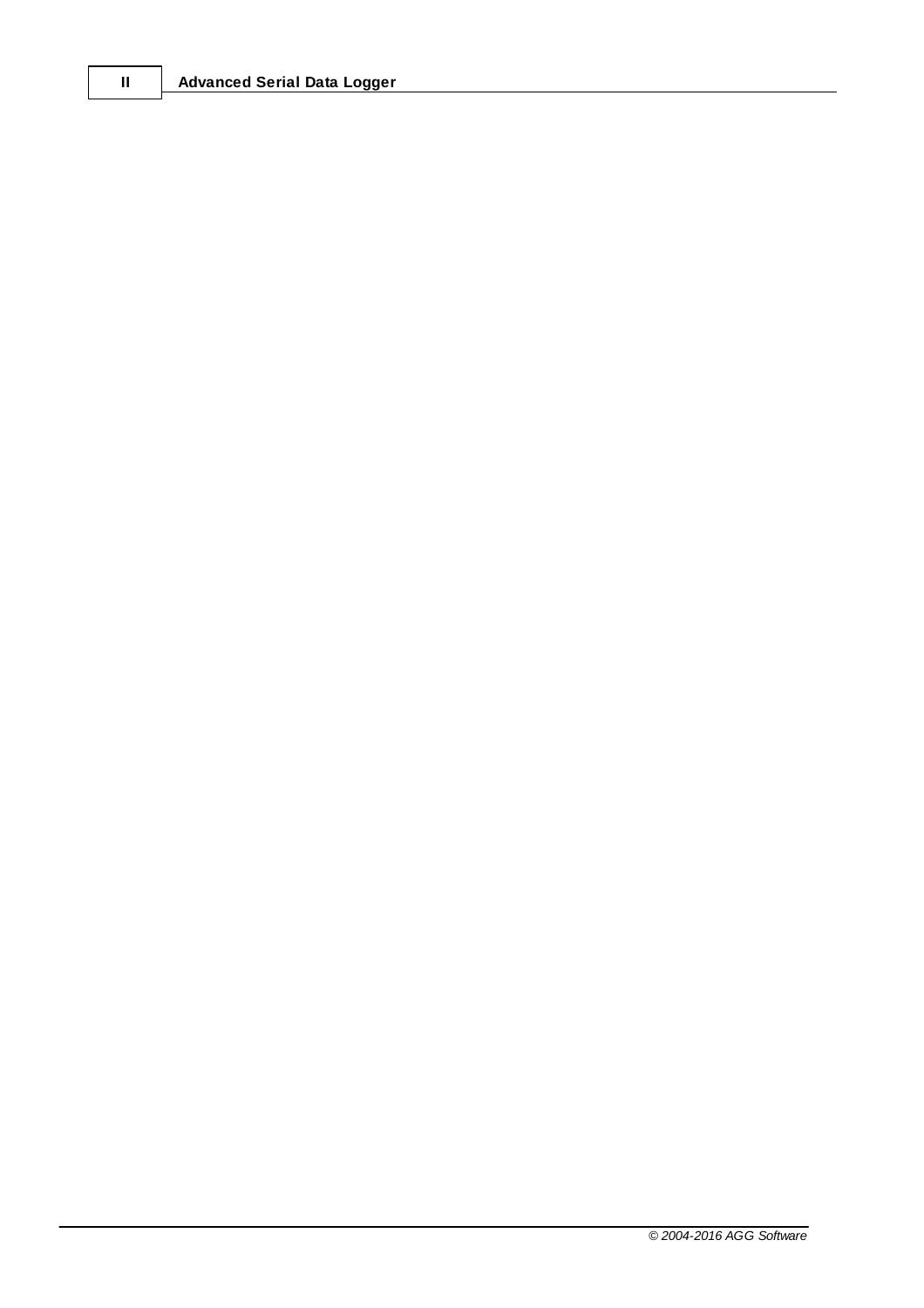## <span id="page-4-0"></span>**1 Introduction**

## **1.1 About software**

These days, digital technologies are coming into use in almost every area of our life. High precision of machine-controlled operations coupled with extended overall reliability ensure optimum result. Almost everything from photos to financial reports becomes digital.

However, some areas of process automation are somewhat neglected. Despite the fact, numeric control devices are an older technology than digital photography, there are not enough quality software solutions allowing NC editing.

I bet, you can easily name several all-inclusive photo editing tools, while it is really a problem to find good low-cost CNC editing software. Will the situation ever change?

It has already! Introducing CNC Syntax Editor by AGG Software, the unique feature-packed NC editing software, allowing full control over your program file.

CNC Syntax Editor operates as a multiple windows NC programming environment allowing for edit, change, upload and download programs to numerically controlled device. The application is capable of all types of ASCII CNC files and G codes, ensuring optimum performance even on those larger files.

CNC Syntax Editor can highlight a program syntax: commands, coordinates etc, visually splits commads and coordinates into groups, that help you to develop NC programs. Due to highly configurable options it is possible to set CNC Syntax Editor up the way which suits best for your editor needs.

Another great feature of CNC Syntax Editor is the set of built-in tools. Thanks to set it is possible to mirror you coordinates, shift or scale axes value, switch axes etc.

CNC Syntax Editor is a tool for writing and editingof Computer Numerical Control (CNC) programs. It has a comfortable and intuitive interface both for beginners and advanced programmers. CNC Syntax Editor is deceptively simple, but it is really a very powerful tool. The size and number of documents open at any one time is limited only by the amount of available Windows memory.

While most of the menu commands are common to many text editors, the "Tools" menu is useful for a CNC programmer to simplify tasks such as scaling, mirroring and renumbering blocks of code. Syntax colouring of text helps make the code easier to read, as does the ability to quickly insert spaces before words. The spaces can also be quickly removed so as to shrink the size of large files.

The ability to open multiple documents at one time enables the user to copy text from one file to another, merge files into one, or just look up an older program to help get the code format for a particular application.

In this manual the terms "document", "file", and "text file" refer to the text files that contain the CNC program.

#### **DISCLAIMER:**

The producers of this software have no control over how the software is used, how the user writes CNC programs or sets up the CNC machines; therefore we take no responsibility for any damage or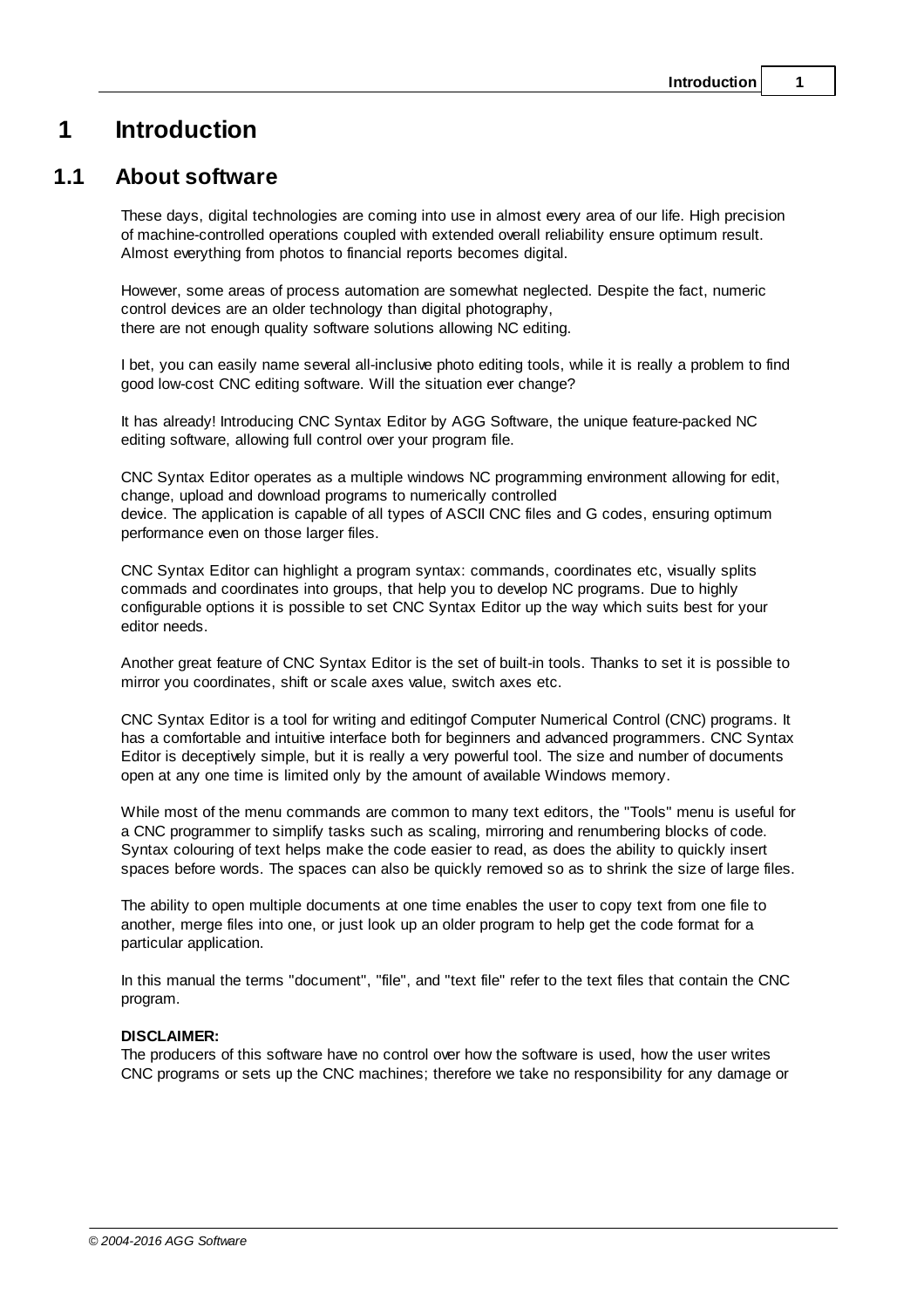injury caused by files written or edited with this software.

As the user has twenty one days to try this software with the full function demo version, warranty is limited to replacement of defective product.

For more information, to report bugs, or to make suggestions please see our website at www. aggsoft.com, or email support@aggsoft.com.

Company home page: <http://www.aggsoft.com/> Software home page: [http://www.aggsoft.com/cnc-edit.htm](http://www.aggsoft.com/dnc-precision.htm) Serial port hardware reference: <http://www.aggsoft.com/rs232-pinout-cable/>

## <span id="page-5-0"></span>**1.2 Glossary**

**Baud Rate** - The transmission speed of data through an asynchronous channel. Often confused with BPS (bits per second), baud rate actually refers to the number of signals per second. Because each signal can represent more than one bit of data, the number of bits per second is usually higher than the baud rate. For example, 2400 bps is typically sent at a rate of 600 baud.

**Binary File** - A file that contains data or program instructions written in ASCII and extended ASCII characters.

**ASCII** - An acronym for American Standard Code for Information Interchange. ASCII files are plain, unformatted text files that are understood by virtually any computer. Windows Notepad and virtually any word processor can read and create ASCII files. ASCII files usually have the extension .TXT (e. g., README.TXT).

**Bytes** - A collection of eight bits that represent a character, letter or punctuation mark.

**COM port** - Short for a serial communication port. Most DNC software communicate with a computer through a communication port, and most IBM and IBM-compatible computers support up to four serial ports COM1, COM2, COM3 and COM4. Additional ports can be added by adding additional hardware.

**CNC** - Computerized Numerical Control Refers to machine tools that have a computer and memory to control their operation. Most all non manual machine tools sold today will be CNC. see also NC.

**Data bits** - A group of bits (1's and 0's) that represent a single character or byte. Typically, there are seven or eight data bits. During an asynchronous communication (e.g., BitCom connecting to CompuServe), each side must agree on the number of data bits. Data bits are preceded by a start bit and followed by an optional parity bit and one or more stop bits.

**DNC** – Acronym that can mean Distributed Numerical Control or Direct Numerical Control depending upon the application. In the beginning DNC stood for Direct Numerical Control. A computer provided machine instructions for a NC milling machine that were transmitted over telephone lines. Later the term DNC evolved to mean a system where a group of CNC machines are linked to a central computer. Or conversely a combination of computers are each linked to one or more CNC machines and the computers are linked together by way of a local area network. Distributed Numerical Control where by NC programs are sent (distributed) to the memory of a CNC machine. The program is then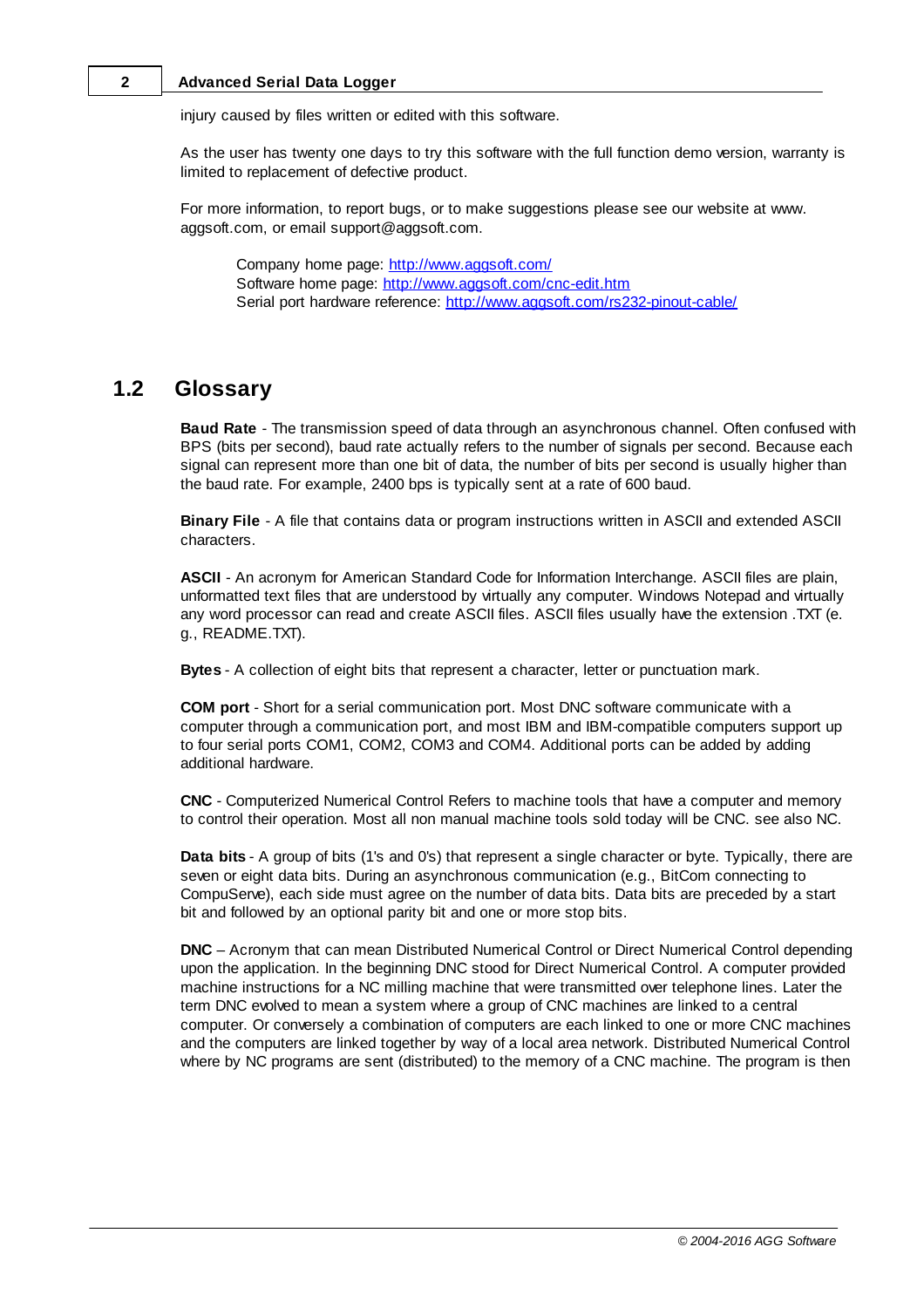run from the CNC memory.

**Flow control** - A method of controlling the amount of data that two devices exchange. In data communications, flow control prevents one modem from "flooding" the other with data. If data comes in faster than it can be processed, the receiving side stores the data in a buffer. When the buffer is nearly full, the receiving side signals the sending side to stop until the buffer has space again. Between hardware (such as your modem and your computer), hardware flow control is used; between modems, software flow control is used.

**Handshaking** - Is the way in which the data flow between computers/hardware is regulated and controlled. Two distinct kinds of handshaking are described: Software Handshaking and Hardware Handshaking. An important distinction between the kinds of signals of the interface is between data signals and control signals. Data signals are simply the pins which actually transmit and receive the characters, while control signals are everything else.

**NC** - Numerical Control The operation of a machine by a series of coded instruction's that consist of numbers and letters of the alphabet and other symbols. These are translated into pulses of electrical current or other output signals that active motors and other device to run the machine. On early NC machines these signals was often delivered to the machines by using punched tape. Also, the term NC machine refers to machine tools that do not have a computer and memory installed. see also CNC.

**NC File** – a file containing one or more programs in the special language for Numeric Control machines.

**NC Program** – a set of instructions written in the machine language and saved to an NC file.

**Parity** - In data communications, parity is a simple procedure of checking the integrity of transmitted data. The most common type of parity is Even, in which the number of 1's in a byte of data add up to an even number, and None, in which a parity bit is not added.

**PC** - abbreviation for a Personal Computer.

**Punch** - CNC output device - used in CNC machines to output programs to perforated tape. Units can be parallel to tape punch or serial output.

**RS232, RS423, RS422 AND RS485** - The Electronics Industry Association (EIA) has produced standards for RS232, RS423, RS422, and RS485 that deal with data communications. EIA standards where previously marked with the prefix "RS" to indicate the recommended standard. Presently, the standards are now generally indicated as "EIA" standards to identify the standards organization.

Electronic data communications will generally fall into two broad categories: single-ended and differential. RS232 (single-ended) was introduced in 1962. RS232 has remained widely used, especially with CNC control builders. The specification allows for data transmission from one transmitter to one receiver at relatively slow data rates (up to 20K bits/second) and short distances (up to 50' @ the maximum data rate). This 50' limitation can usually be exceeded to distances of 200' or more by using low capacitance cable and keeping the data rates down to 9600 baud and lower.

**RTS/CTS Hardware handshaking** - uses additional wires to tell a sending device when to stop or start sending data. DTR and RTS refer to these Hardware handshaking lines. you can select whether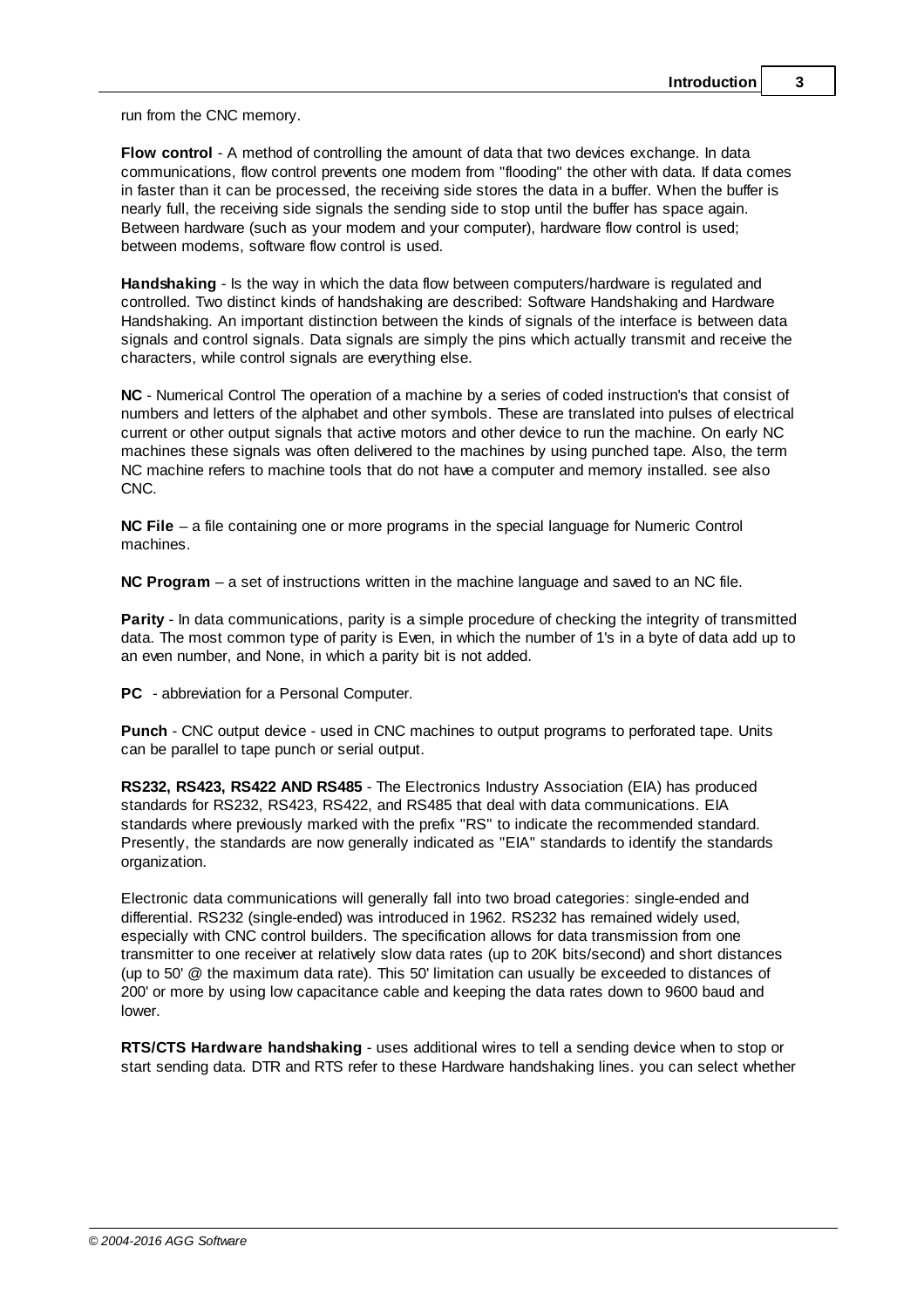you need to use DTR or RTS individually, or use both lines for hardware handshaking. See also Xon/ Xoff.

**Stop bits** - In data communication, one or two bits used to mark the end of a byte (or character). At least one stop bit is always sent.

**Upload** - To send one or more files from your computer's disk storage to a remote computer. In DNC this usually means from the CNC machine's control back to the DNC computer. This can also mean from your computer's disk to a remote computer, such as another PC or an online service or the internet.

## <span id="page-7-0"></span>**2 License, Registration and technical support**

## **2.1 License**

Copyright © 1999-2016 AGG Software. All Rights Reserved

#### **SOFTWARE LICENSE**

#### Trial Limited Version

The trial limited version of this software may be used for evaluation purposes at the user's own risk for a trial period. At the end of the trial period, the user must either purchase a license to continue using the software, or remove it from his/her system.

The trial limited version may be freely distributed, provided the distribution package is not modified. No person or company may charge a fee for the distribution of Advanced Serial Data Logger without written permission from the copyright holder.

#### Licensed Version

On payment of the appropriate license fee, the user is granted a non-exclusive license to use Advanced Serial Data Logger on one computer (i.e. a single CPU), for any legal purpose, at a time. The registered software may not be rented or leased, but may be permanently transferred, if the person receiving it agrees to terms of this license. If the software is an update, the transfer must include the update and all previous versions.

Registered customer are entitled to free updates during one year from the date of purchase. It means that during one year you can download and install the latest registered versions of Advanced Serial Data Logger from our site. If you don't want to purchase an updates, you can use the program forever; it will never expire, but you won't be able to use the latest version. If you purchased the software more than one year ago, you are no longer entitled to free upgrade and technical support; however, you can purchase an updates to the latest version at a special, greatly discounted price, and this updates will allow you to have free updates and technical support for another year. The type of update license must match the type of your existing license.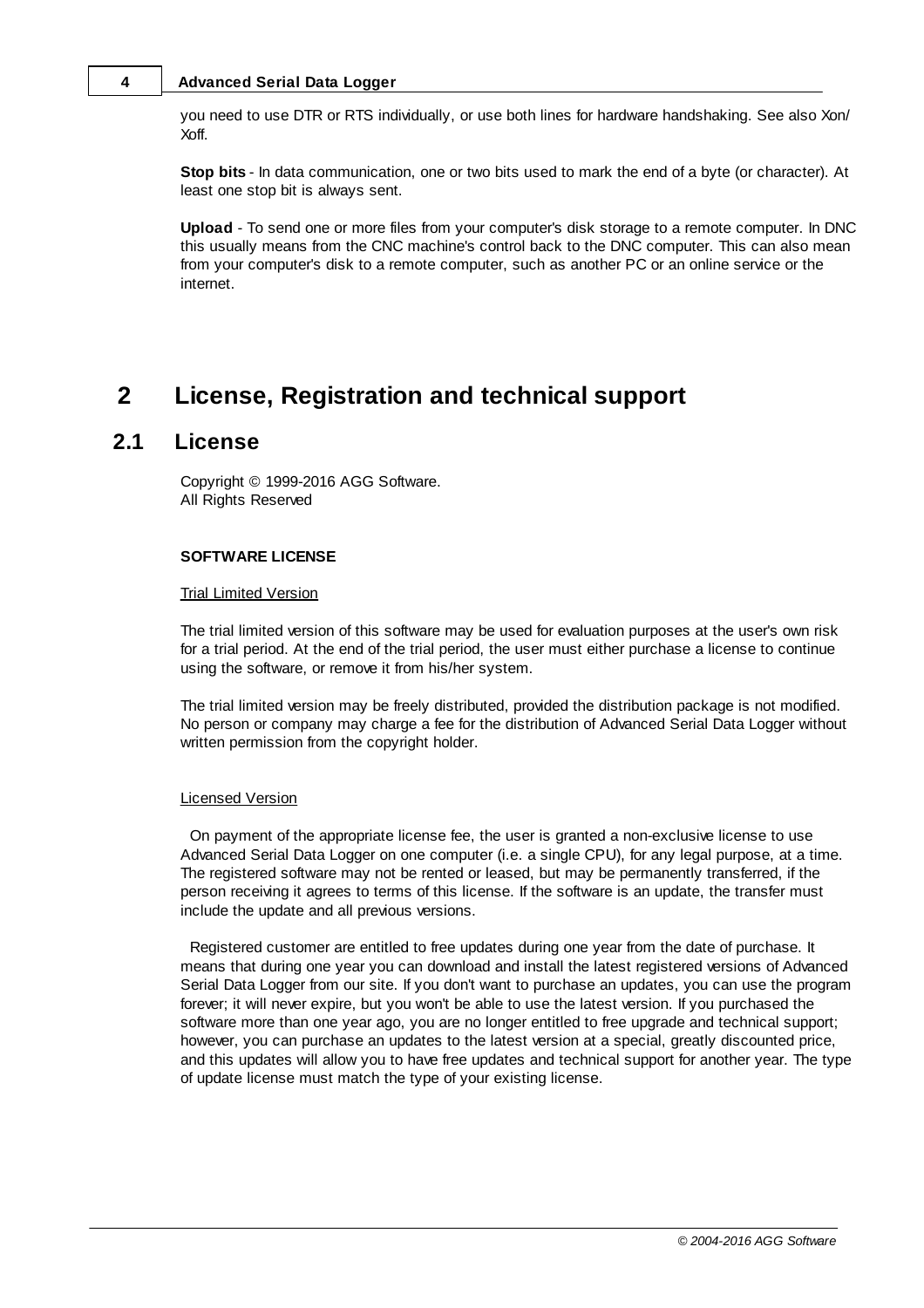Whilst every care has been taken in the construction and testing of this software, it is supplied subject to the condition that the user undertakes to evaluate the suitability of the control for his/her purposes. AGG Software makes no representation of the software's suitability for any purpose, and the user agrees that AGG Software has no responsibility for any loss or damage occasioned by the use of this software.

**TO THE MAXIMUM EXTENT PERMITTED BY APPLICABLE LAW, THE SOFTWARE AND DOCUMENTATION ARE PROVIDED "AS IS" AND AGG SOFTWARE DISCLAIMS ALL OTHER WARRANTIES AND CONDITIONS, EITHER EXPRESS OR IMPLIED, INCLUDING, BUT NOT LIMITED TO, IMPLIED WARRANTIES OF MERCHANTABILITY, FITNESS FOR A PARTICULAR PURPOSE, CONFORMANCE WITH DESCRIPTION, TITLE AND NON-INFRINGEMENT OF THIRD PARTY RIGHTS.**

**TO THE MAXIMUM EXTENT PERMITTED BY APPLICABLE LAW, IN NO EVENT SHALL AGG SOFTWARE BE LIABLE FOR ANY INDIRECT, INCIDENTAL, CONSEQUENTIAL, SPECIAL OR EXEMPLARY DAMAGES OR LOST PROFITS WHATSOEVER (INCLUDING, WITHOUT LIMITATION, DAMAGES FOR LOSS OF BUSINESS PROFITS, BUSINESS INTERRUPTION, LOSS OF BUSINESS INFORMATION, OR ANY OTHER PECUNIARY LOSS) ARISING OUT OF THE USE OR INABILITY TO USE THE SOFTWARE PRODUCT, EVEN IF AGG SOFTWARE HAS BEEN ADVISED OF THE POSSIBILITY OF SUCH DAMAGES. IN ANY CASE, AGG SOFTWARE'S CUMULATIVE AND ENTIRE LIABILITY TO YOU OR ANY OTHER PARTY FOR ANY LOSS OR DAMAGES RESULTING FROM ANY CLAIMS, DEMANDS OR ACTIONS ARISING OUT OF OR RELATING TO THIS AGREEMENT SHALL NOT EXCEED THE PURCHASE PRICE PAID FOR THIS LICENSE.**

Should any term of these terms and conditions be declared void or unenforceable by any court of competent jurisdiction, such declaration shall have no effect on the remaining terms hereof.

If you do not agree to these conditions you should not install this software.

## <span id="page-8-0"></span>**2.2 Limitations**

Program is distributed on shareware terms. This means limited and unavailable secondary program possibilities, which become valuable or available after program registration. To register the program read [here.](#page-9-0)

In trial version of our program are the following limits:

- Trial period is limited by 21 days. After that time program won't work until it is registered.
- Continuous program work time is limited. After set period a message will be displayed and program stops its work;
- All data export modules can handle first 100 records only;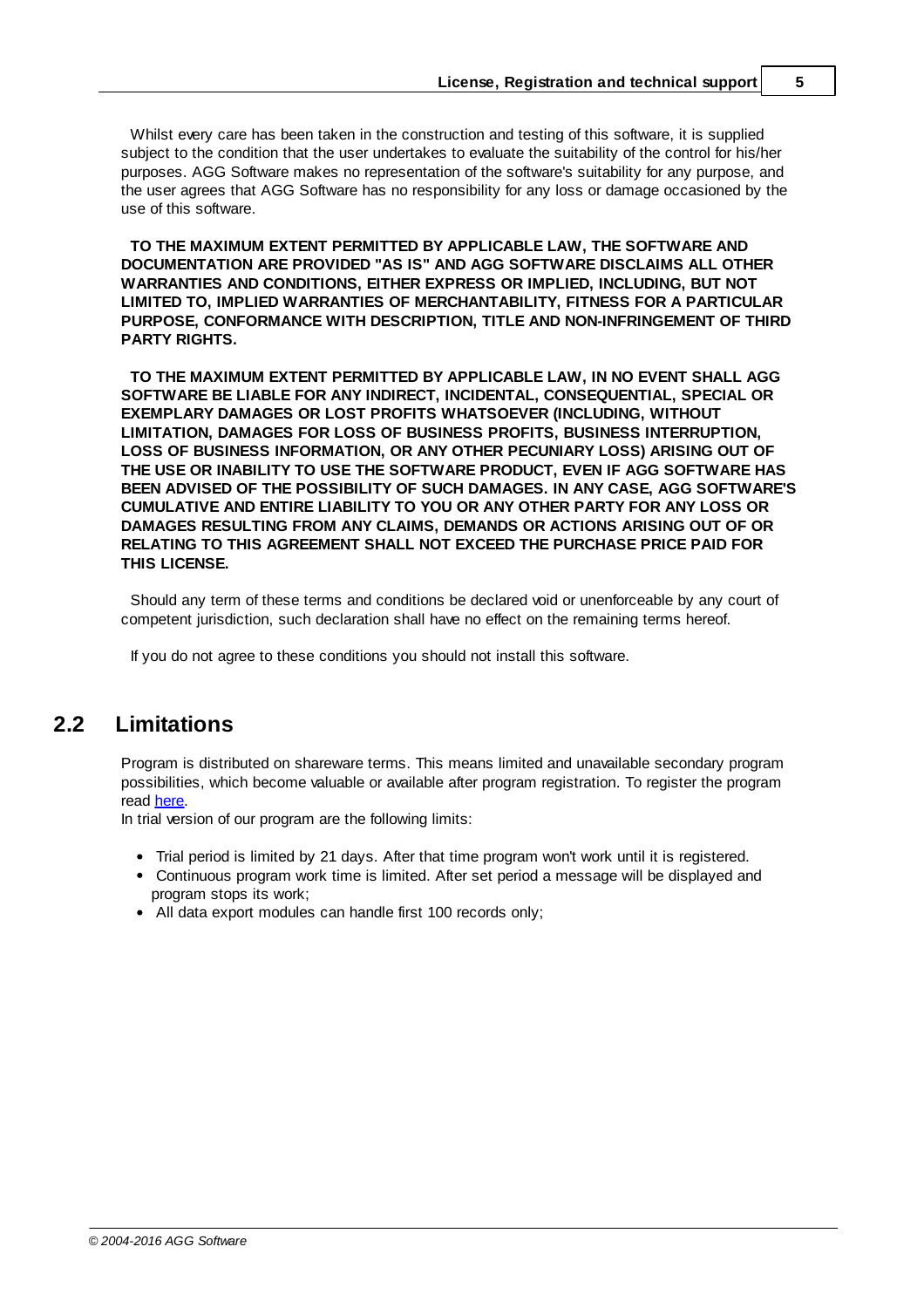## <span id="page-9-0"></span>**2.3 How to register**

The program is distributed on shareware terms. This signifies limited or unavailable many features of the program, getting of full value or available after program registration.

If you'd like to be a registered user, to get information about the release of new versions, to use technical support and, at last, to get access to disabled functions of the program, register your copy. For registration, please, read license [agreement](#page-7-0).

If you want to buy a program through the Internet visit the [registration](http://www.aggsoft.com/order/) page of our site. On this page you can get the newest information about the registration process, and also find an order link. After you've have the form of order registration. Enter your personal information and choose the most convenient payment method for you. Further, you'll get notification and follow the notes in it.

More information about services, registration documents, payment means you can get on our [registration](http://www.aggsoft.com/order/) page of our site.

## <span id="page-9-1"></span>**2.4 Support**

| Technical questions | support@aggsoft.com |
|---------------------|---------------------|
| Common questions    | info@aggsoft.com    |
| Sales questions     | sales@aggsoft.com   |

## <span id="page-9-2"></span>**3 Installation**

## **3.1 System requirements**

Windows 2000 Professional - Windows 10, including x64 and x86 OS, Workstation and Server OS.

## <span id="page-9-3"></span>**3.2 Installation process**

If any beta-version was installed on your computer, remove it.

Quit of the working Advanced Serial Data Logger on installation time.

Run an installation file.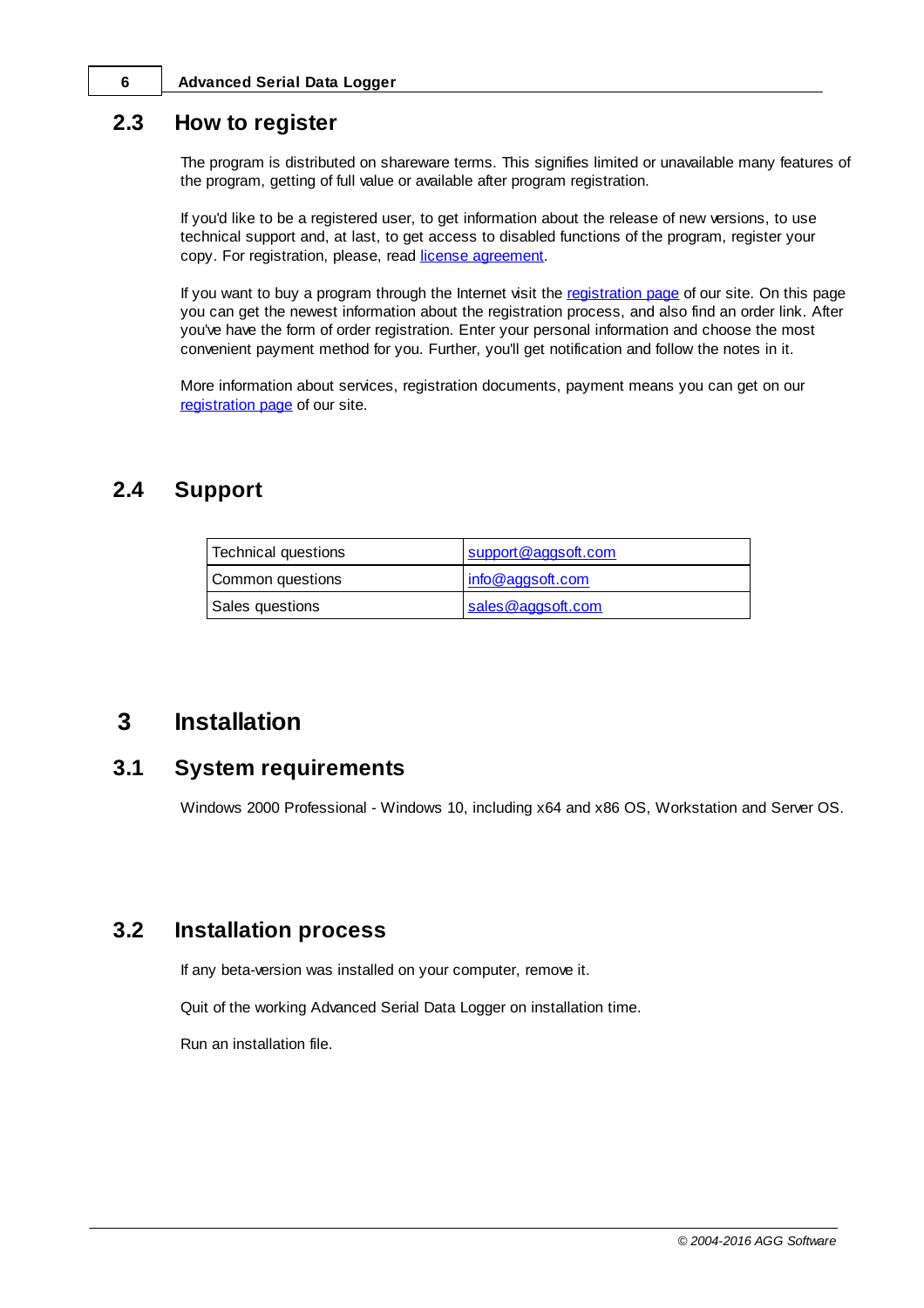By default, Advanced Serial Data Logger will be installed to the directory "C:\Programs Files\Advanced Serial Data Logger" or "C:\Programs Files (x86)\Advanced Serial Data Logger" of your system disk, but you can change this path.

In the standard distributive of Advanced Serial Data Logger are no additional modules files, which you can download from our [site](http://www.aggsoft.com/).

## <span id="page-10-0"></span>**4 Configuration**

## **4.1 Introduction**

### **Highlights**

- Customizable Syntax Highlighting;
- Customizable code snippets;
- Search and Replace feature;
- Can upload programs to a NC with help of DNC Precision;
- Super comfortable editor with savable bookmarks;
- CNC specific tools: scaling, mirroring, lines numbering etc.
- Windows XP-styled interface;
- MDI interface that supports multiple windows;
- Windows/Unix/Mac line endings support.

Once the program is launched, the main program window is opened (fig.1). It is the editor environment. This image below shows the CNC Syntax Editor screen with its various parts labeled.

1. **Menu bar -** Menus are described in the Menus section of this help file;

2. **Editor toolbar** - contains button for quick access to the editor functions;

3. **Tools toolbar** - contains button for quick access to the set of CNC programer's tools;

4. **Editor window** - the place for editing your programs. A **Title bar** of this window shows the file name of documents opened. If your document is modified, then title bar contains the "\*" character after a file name;

6. **Editor popup menu** - lick the right mouse button after text selection to acces this menu. This menu is same as Edit sub-menu of the main menu;

7. **Task bar** - shows file names of all documents opened. You can switch between documents by clicking a button on the task bar;

8. **Status bar** - shows current status of the CNC Syntax Editor and other information such as:

- Shows a short description of highlighted menu items.
- Line No: Shows line and column numbers of insertion point.
- CAP: Indicates that the Caps Lock key is on -- otherwise blank.
- NUM: Indicates that the Num Lock key is on -- otherwise blank.
- OVR: Indicates that the text being entered will overwrite existing text rather than being inserted. This is toggled on and off with the Insert key.

9. **Gutter** - displays editor lines numbering and uses for bookmarks and full line selection, described in the Edit menu section.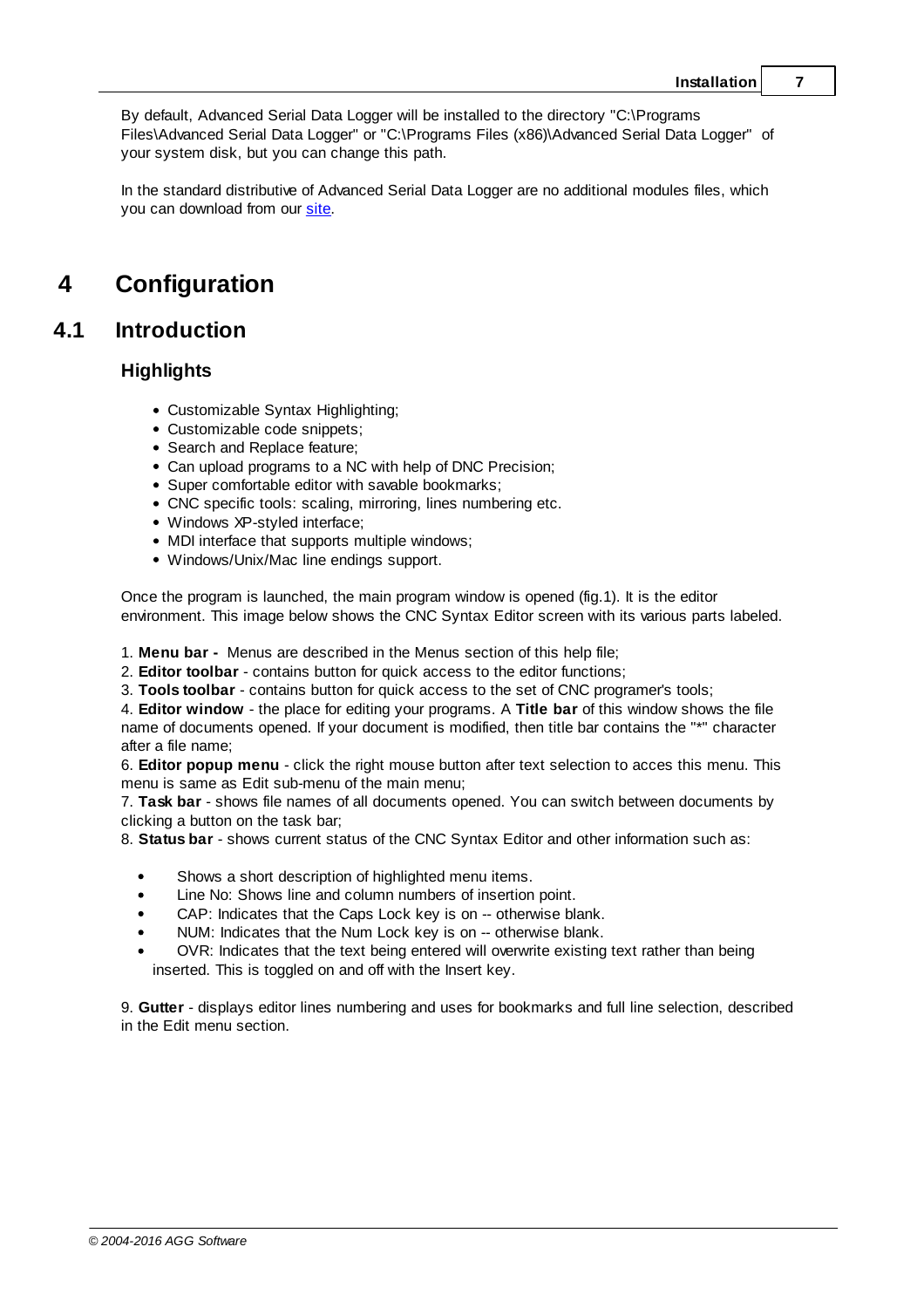| CNC Syntax Editor 3.1.7.524                                    |   |                  |              |       | □               | ×            |
|----------------------------------------------------------------|---|------------------|--------------|-------|-----------------|--------------|
| Backplot<br>Edit<br>Search<br>Tools<br>Tools 2<br>File<br>View |   | Macy Wordow Help |              |       |                 |              |
| 림<br>¥<br>Default<br>り<br>رني<br>г<br>$\checkmark$             | ¶ | 碧•               | 目録◆          | ◆ 噩 塾 | <b>H+C D++C</b> |              |
| 2 Mill3.nc                                                     |   |                  |              |       | <u>a   0</u>    | $\mathbf{x}$ |
| 1 %<br>200245                                                  |   |                  |              | 6     |                 | ۸            |
| 3 (P/N 001 OP.100 )                                            |   |                  |              |       |                 |              |
| 4 (ROTARY TABLE PROGRAM)                                       | ഥ | Undo             | $Ctrl + Z$   |       |                 |              |
| 5 G90G80G00G40G98G17<br>6 G91G28Z0                             | X | Cut              | $Ctrl+X$     |       |                 |              |
| 7 G28X0Y0                                                      |   | Copy             | $Ctrl + C$   |       |                 |              |
| 8 G91G28C0                                                     | B | Paste            | $Ctrl + V$   |       |                 |              |
| 9 <sub>0</sub>                                                 |   | Delete           |              |       |                 |              |
| 10<br>11                                                       |   |                  |              |       |                 |              |
| $(C-DRILL)$<br>(TM . 1)<br>12                                  |   | Select All       | $Ctrl + A$   |       |                 |              |
| 13 T <sub>1</sub>                                              |   | Toggle bookmarks |              |       |                 |              |
| 14 M <sub>6</sub>                                              |   | Goto bookmarks   |              |       |                 |              |
| 15T2<br>16 G91G00G45X-0D41                                     |   |                  |              |       |                 |              |
| 17 G91G00G45Y-0D42                                             |   | Properties       | Shift+Ctrl+P |       |                 |              |
| 18 G91G00G45C-0D44                                             |   |                  |              |       |                 | ٧            |
|                                                                |   |                  |              |       |                 | $\,$<br>d.   |
|                                                                |   |                  |              |       |                 |              |
| $1$ Mill3.nc                                                   |   |                  |              |       |                 | 8            |
| 10:35<br><b>INS</b>                                            |   |                  |              |       |                 | иđ.          |

**Fig.1 The main program window**

Most CNC Syntax Editor menus have built-in hints. For example, when you move your mouse over a menu item, the hint is displayed on the status bar as shown on the screen shot.

| CNC Syntax Editor 3.1.7.524         |  |  |  |  |  |  |
|-------------------------------------|--|--|--|--|--|--|
| File Edit Search View Tools Tools 2 |  |  |  |  |  |  |
| E<br>Default ~ BID P F + + X +      |  |  |  |  |  |  |
| $New (Ctrl + N)$<br>2 Mill3.nc      |  |  |  |  |  |  |
| Fig.2 Hint window                   |  |  |  |  |  |  |

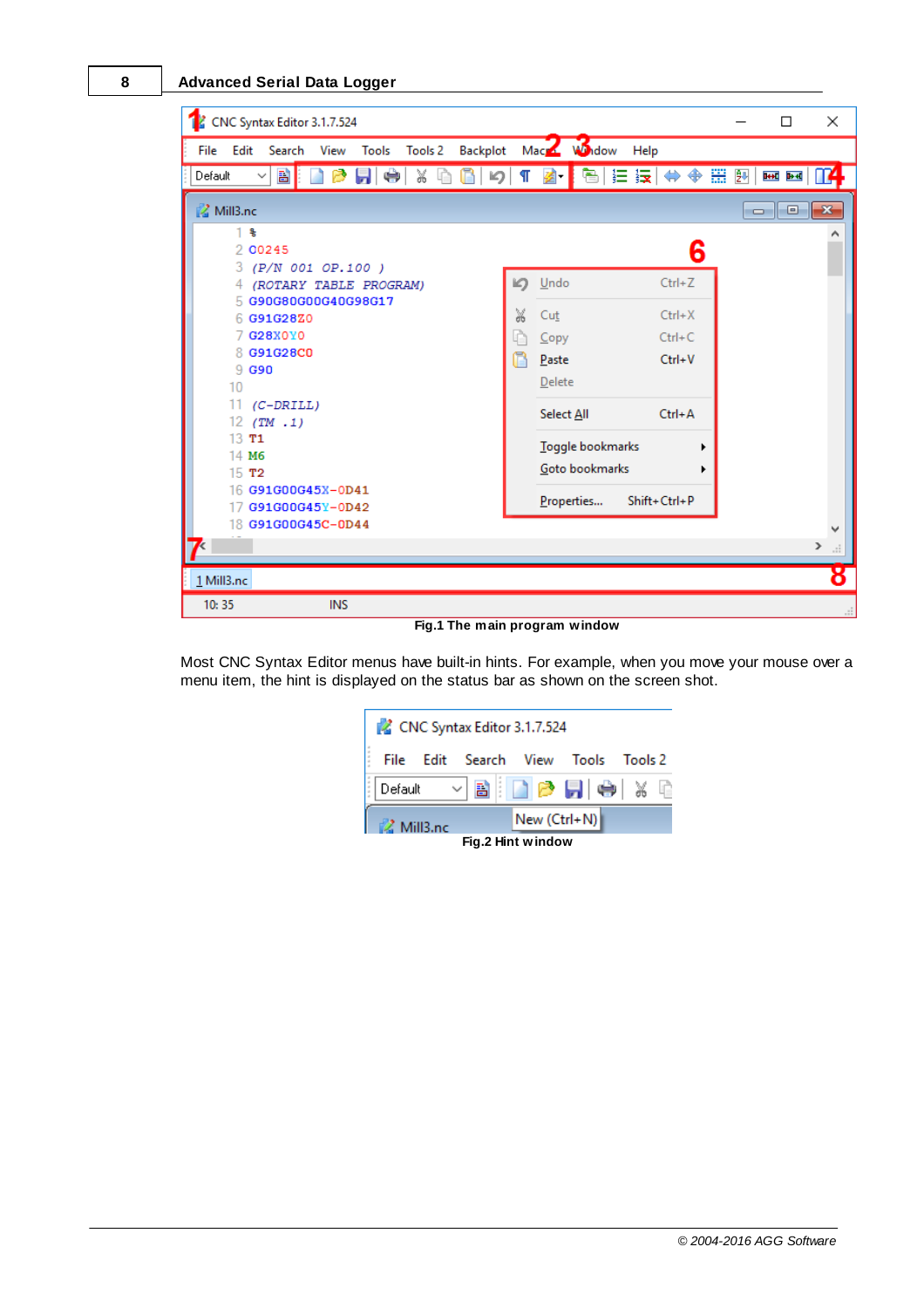## <span id="page-12-0"></span>**4.2 Configuring properties**

| <b>Editor properties</b>                                                                    |                                                                                                                                                   |                                                                    |         |                               |                                                                                                                                | ?                        | × |
|---------------------------------------------------------------------------------------------|---------------------------------------------------------------------------------------------------------------------------------------------------|--------------------------------------------------------------------|---------|-------------------------------|--------------------------------------------------------------------------------------------------------------------------------|--------------------------|---|
| Editor                                                                                      | Display                                                                                                                                           | Color scheme                                                       | Machine | <b>Repository</b>             | Files                                                                                                                          | Report variables         |   |
|                                                                                             | Editor options:<br>Auto ident mode<br>Smart tab<br>Show line numbers<br>Use tab character<br>Group undo<br>Cursor beyond EOF<br>Cursor beyond EOL | Backspace unindents<br>Find dialog stay up until user dismisses it |         |                               | Trim trailing spaces<br>Undo after save<br>Find text at cursor<br>Use syntax highlight<br>Disable dragging<br>Show scroll hint | Right mouse moves cursor |   |
| ≑<br>8<br>DOS style (CRLF)<br>End of line symbol:<br>Tab stops:<br>싂<br>1024<br>Undo limit: |                                                                                                                                                   |                                                                    |         |                               |                                                                                                                                |                          |   |
|                                                                                             |                                                                                                                                                   | <b>PERSONAL PROPERTY</b>                                           | OΚ      | Cancel<br>ŦТ.<br>$\mathbf{H}$ |                                                                                                                                | $10.4 - 1.$              |   |

Click the "Edit -> Properties..." menu to open the Properties dialog (Fig.1)

**Fig.1. Options window. The "General" tab**

Here you can customize appearance and behavior or the editor, colors of the syntax highlighting, enable or disable certain options etc.

Use tabs of the Options dialog box to customize the behavior of the editor.

#### **General tab**

Use the following editor options to control text handling in the editor. Check the option to enable it.

**Auto indent mode** - Positions the cursor under the first nonblank character of the preceding nonblank line when you press Enter.

**Smart tab** - Tabs to the first non-whitespace character in the preceding line. If Use Tab Character is enabled, this option is off.

**Show line numbers** - Show line numbers on the gutter. It's text lines numbering, not program numbering.

**Backspace unindents** - Aligns the insertion point to the previous indentation level (outdents it) when you press Backspace, if the cursor is on the first nonblank character of a line.

**Use tab character** - Inserts tab character. If disabled, inserts space characters. If Smart Tab is enabled, this option is off.

**Group undo** - Undoes your last editing command as well as any subsequent editing commands of the same type, if you press Alt+Backspace or choose Edit|Undo.

**Cursor beyond EOF** - Positions the cursor beyond the end-of-file character.

**Cursor beyond EOL** - Selection Beyond EOL.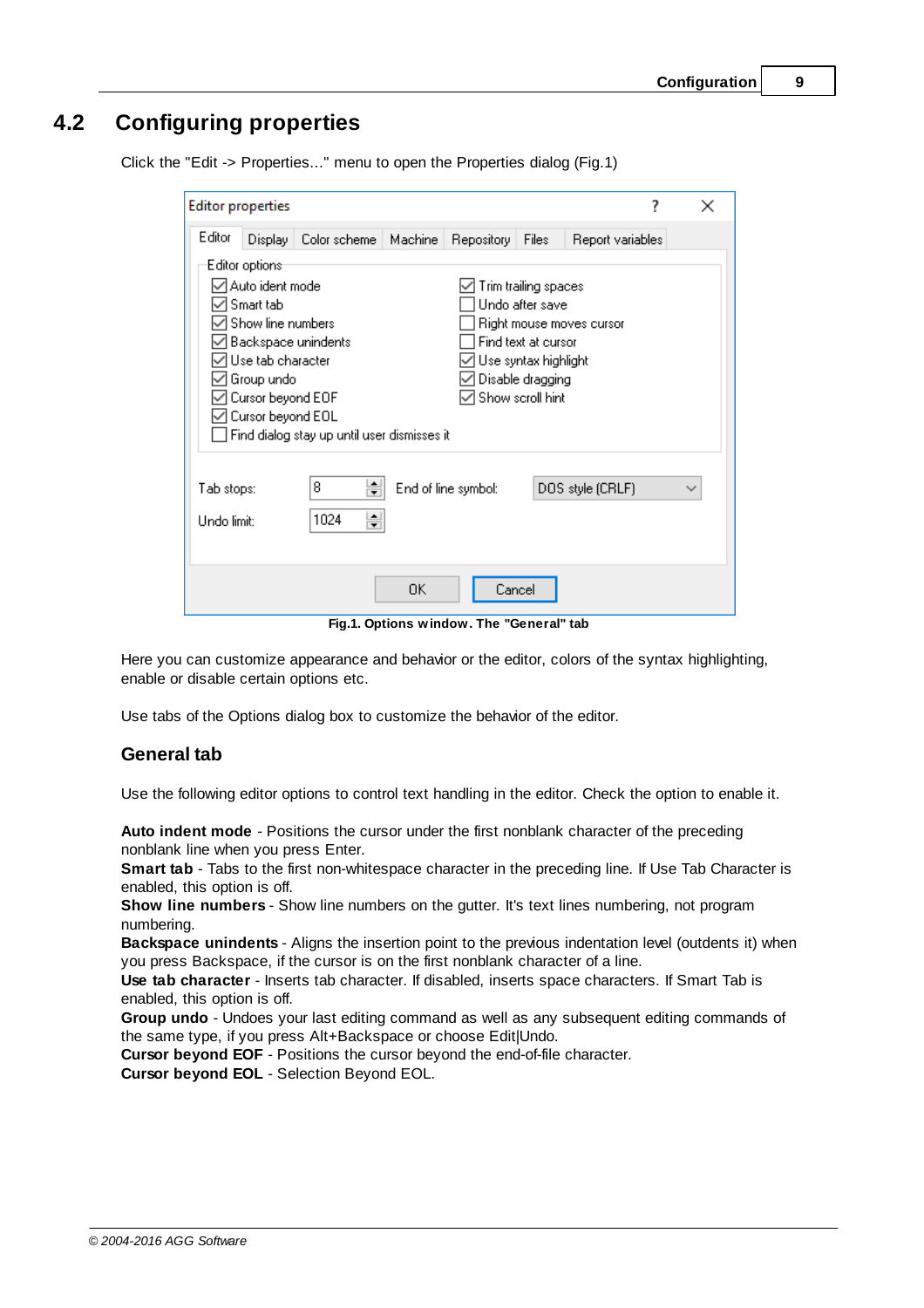**Trim rrailing blanks** - Trim any blanks you might have at the end of a line.

**Undo after save** - enable/disable undo function after saving a program.

**Right mouse click moves cursor** - if you'll click right mouse button, then the editor cursor will move to a specified position.

**Find text at cursor** - Places the text at the cursor into the Text To Find list box in the Find Text dialog box when you choose Search|Find. When this option is disabled you must type in the search text, unless the Text To Find list box is blank, in which case the editor still inserts the text at the cursor.

**Use syntax highlighting** - Enables syntax highlighting. To set highlighting options, use the "Color scheme" page.

**Disable dragging** - Use the Key Mappings Options to specify key mapping modules and to enable or disable enhancement modules including what order to initialize them.

**Show scroll hint** - Use a hint over the scroll box while scrolling, which will display top line number.

#### **Other options (when selected)**

**Tab stops** - Set the character columns that the cursor will move to each time you press Tab. If each successive tab stop is not larger than its predecessor, you will receive an error.

**Undo limit** - undo function can store specified number of last changes only.

**End of line symbol** - Specify the type of line ending characters. CNC Syntax Editor will save all files with these character.

#### **Display tab**

| <b>Editor properties</b> |                           |              |             |                 |              | ?                | ×            |
|--------------------------|---------------------------|--------------|-------------|-----------------|--------------|------------------|--------------|
| Editor                   | Display                   | Color scheme | Machine     | Repository      | Files        | Report variables |              |
| Gutter                   |                           |              |             | Right margin-   |              |                  |              |
| $\boxdot$ Visible        |                           |              |             | $\Box$ Visible  |              |                  |              |
|                          | Width/Color:              | H<br>45      |             | Position/Color: |              | H<br>80          |              |
|                          | Editor window properties: |              |             |                 |              |                  |              |
| Font:                    |                           | ĿТ           | Courier New |                 | $\checkmark$ | 10<br>Size:      | $\checkmark$ |
|                          | Background:               |              |             |                 | $\checkmark$ | Apply to scheme  |              |
| AaBbCcDd                 |                           |              |             |                 |              |                  |              |
|                          |                           |              | 0K          | Cancel          |              | .                |              |

**Fig.2. Options window. The "Display" tab**

#### **Margin and gutter**

Visible gutter - enable/disable visibility of the gutter at the left of an editor window.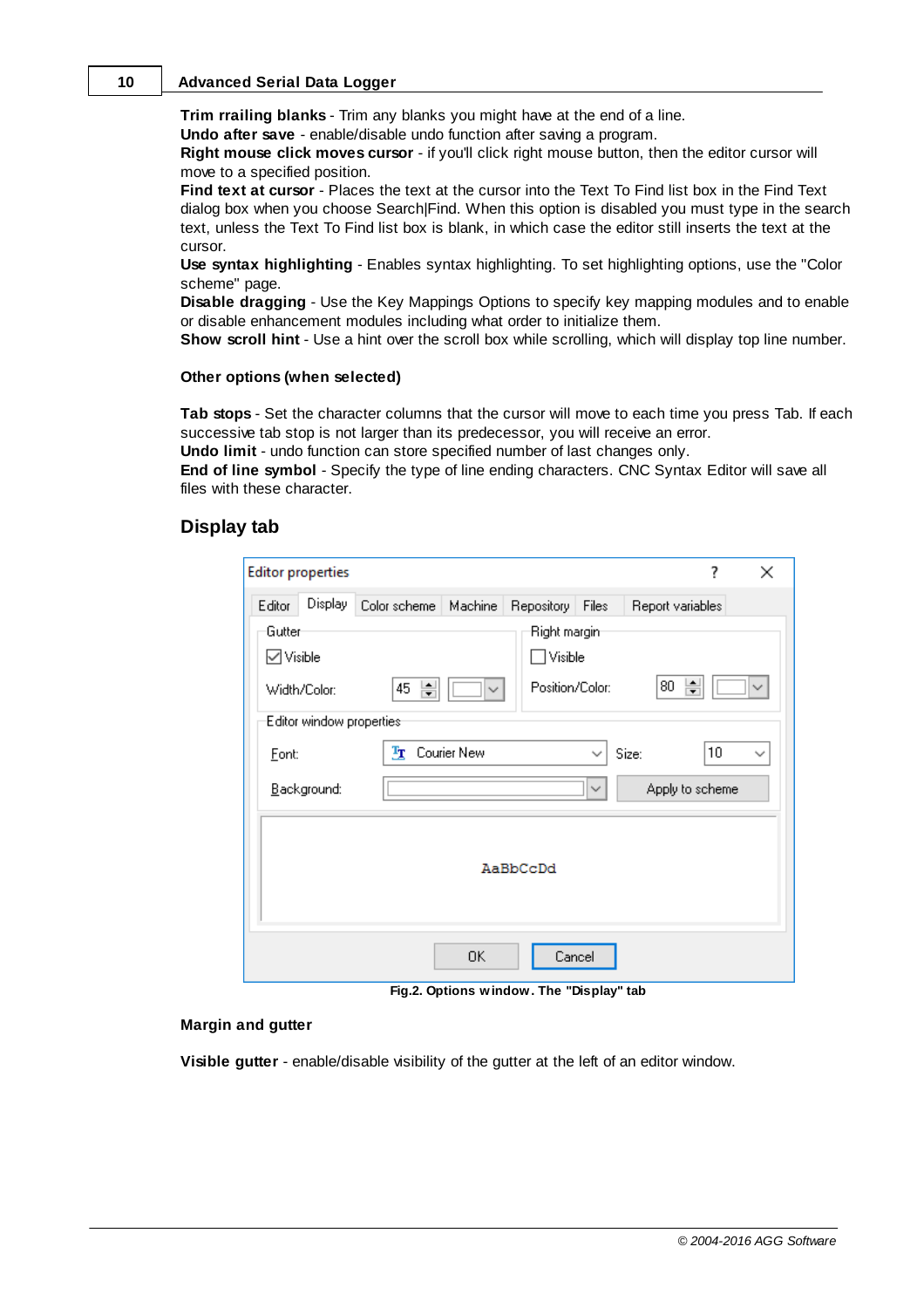**Gutter color** - guttor background color.

**Margin position** - maximum line length (in characters) at the right of an editor window. **Margin color** - color of the margin.

**Editor font/Editor font size** - font type and font size of an editor window. **Editor color** - an editor window background color.

#### **Color scheme**

Use the Color page of the Editor Options dialog box to specify how the different elements of your code appear in the editor (fig.3).

| <b>Editor properties</b>                                                                          |                          |                                                         |                                                                               |                             | 7                                       | ×                 |
|---------------------------------------------------------------------------------------------------|--------------------------|---------------------------------------------------------|-------------------------------------------------------------------------------|-----------------------------|-----------------------------------------|-------------------|
| Display<br>Editor                                                                                 | Color scheme             | Machine                                                 | Repository                                                                    | Files                       | Report variables                        |                   |
| Default                                                                                           | $\checkmark$             | Save                                                    |                                                                               | Save As                     | Delete                                  |                   |
| Item:<br><b>Numbers</b><br>Text<br>Selection<br>Comments<br>Active line<br>Parameters<br>Keywords | л                        | Font color:<br>Background color:<br>Edit                | $\checkmark$<br>$\checkmark$                                                  | Bold<br>Italic<br>Underline | $\boxtimes$ Use editor background color |                   |
| А<br>В<br>C<br>D<br>E<br>F<br>G<br>H                                                              | 头<br>$\mathbf{v}$<br>文字书 | /G01A20B30C40;<br>U1 X190.Y133.5T5<br><b>CURRENT CA</b> | (T17, 50. x 5., A90. RE)<br>G98X20.Y50.I270.J287.54P1R1<br>WHILE [#6LT#21]DO2 |                             |                                         | ^<br>$\checkmark$ |
|                                                                                                   |                          | 0K.                                                     |                                                                               | Cancel                      |                                         |                   |

**Fig.3. Options window. The "Color scheme" tab**

You can specify foreground and background colors for anything listed in the "Item" list box. The sample editor shows how your settings will appear in the editor.

**Scheme** - Enables you to quickly configure the editor display using predefined color combinations. The sample code shows how your settings will appear in the editor.

**!Default!** - Displays reserved words in bold. Background is white. You can't delete this scheme. **Classic** - Displays reserved words in white and code in yellow. Background is dark blue. **Twilight -** Displays reserved words in light blue and code in white. Background is black. **Highlight -** Same as default scheme. Displays reserved words in light blue and code in white. Background is white.

**Item**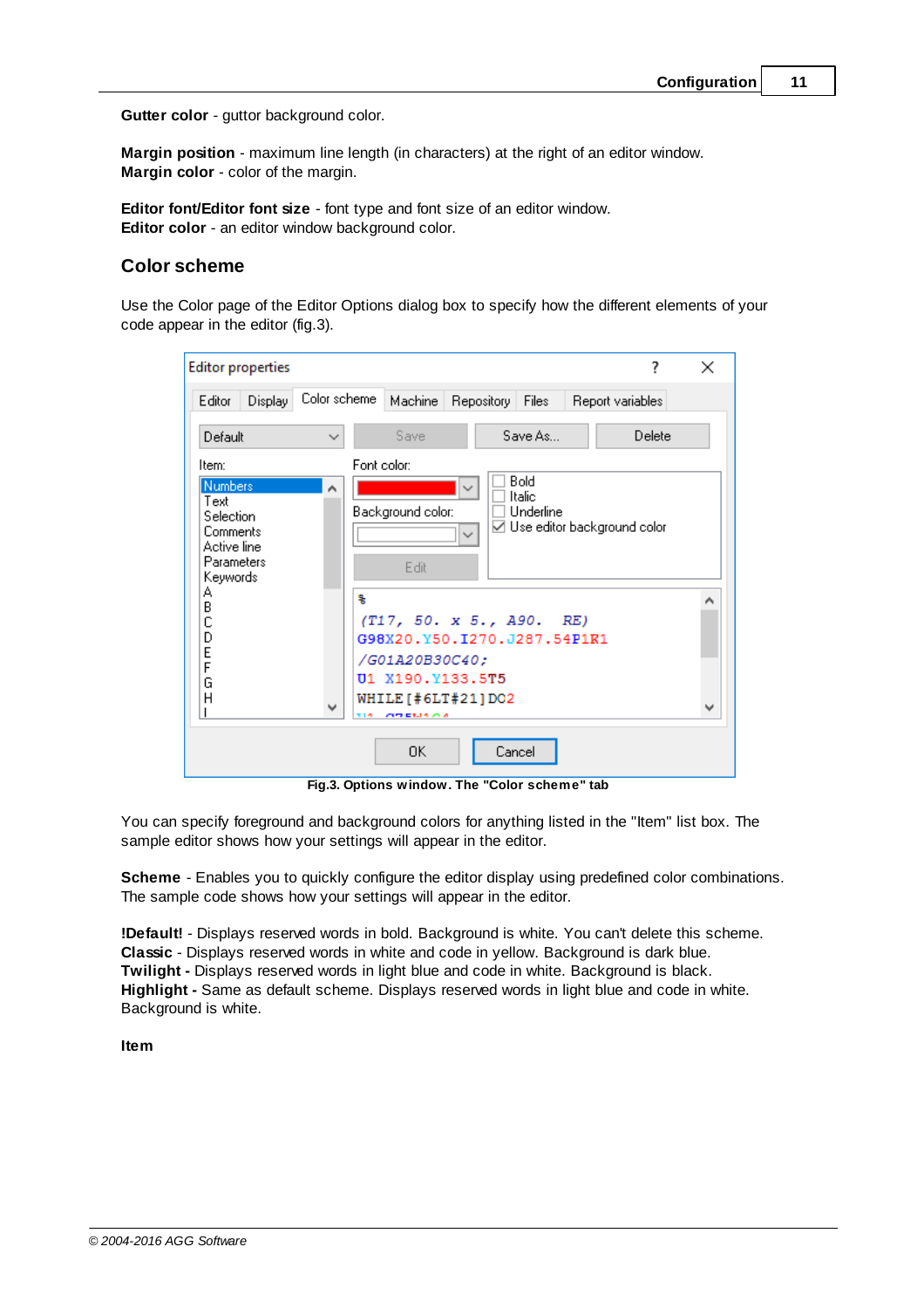Specifies syntax highlighting for a particular code element. You can choose from the Item list box or click the element in the sample editor.

The element options are:

Command - any G code; Comment - any string in ( ); Identifier - tool or tool selecting parameters etc; Number - any digits with dot; Parameter - any coordinates symbol after G code; Reserved word - other characters (not numbers) after G code; Sign - + or - before numbers; Space - spaces between elements; Unknown symbols - all others characters

As you change highlighting on various language elements, you can see the effect in the editor labeled Syntax Highlighting.

**Foreground/Background Color** - Sets the foreground and background colors for the selected code element. The foreground color changes automatically for each element you choose in the Item list box. It is not recommended to choose the same color for the foreground and the background, as you will be unable to read any text.

**Text attributes -** Specifies format attributes for the code element. The attribute options are: Bold, Italic, Underline.

#### **Use the !default! scheme for:**

- Displays the code element using default system colors for the foreground, background, or both.
- Unchecking either option restores the previously selected color or, if no color has been previously selected, sets the code element to the system color.

**Note:** To change the Windows system colors, use the Windows Control Panel.

## <span id="page-15-0"></span>**5 Interface**

## **5.1 Introduction**

The menus of CNC Syntax Editor are located on the menu bar, which you can move at any position of the screen. The sub-menus of the main menu are File, Edit, Search, View, Tools, Window and Help. Each item in these menus is described in this section below. Some menu functions are also activated by pressing combinations of keys on the keyboard (called "Hotkeys" in this Help file), or by buttons on the toolbar. The Toolbar is located below the menu bar by default and you can move toolbar too.

Another way to access some edit menu functions is to click the right button of the mouse. See the help paragraphs on each function for more information. Hotkeys are described thus: "Ctrl+N" means that the user holds the Ctrl key down while simultaneously pressing the N key. The appropriate keyboard shortcuts and toolbar buttons are shown with each menu item.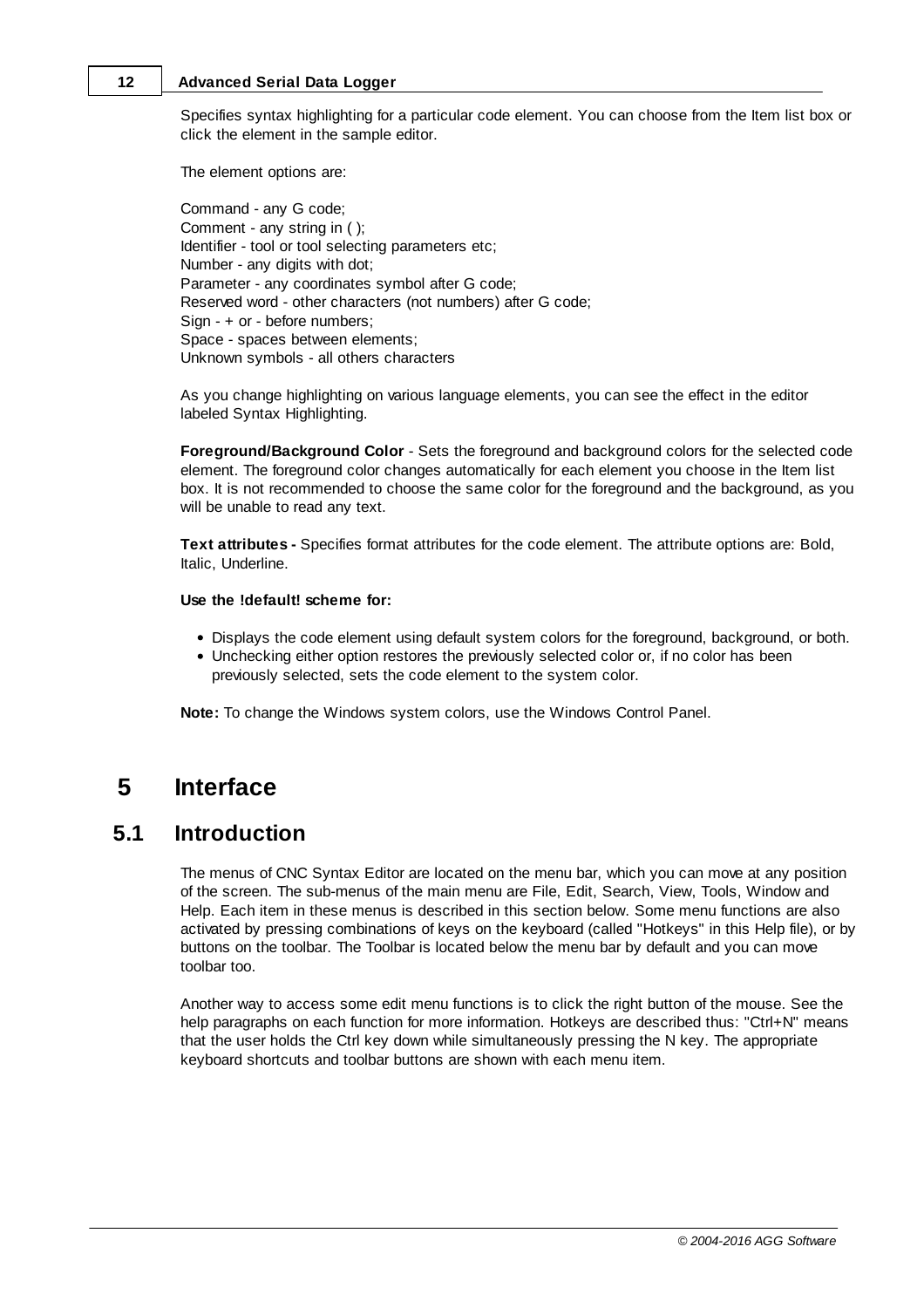| Interface |  |
|-----------|--|
|           |  |

## <span id="page-16-0"></span>**5.2 Key mapping**

Keystroke Action **UP** Cursor Up **DOWN** Cursor Down **LEFT** Cursor Left **RIGHT** Cursor Right **PAGE UP** Page Up **PAGE DOWN** Page Down **DELETE** Delete Char Right **BACK** Delete Char Left **Shift + BACK** Delete Char Left **Shift + ENTER** Enter **ENTER** ENTER **TAB** Tab **Ctrl + LEFT** Jump Word Left **Ctrl + RIGHT** Jump Word Right **Shift + DOWN** Mark Down **Shift + UP** Mark Up **Shift + LEFT** Mark Left **Shift + RIGHT** Mark Right **Shift + HOME** Mark To Line Begin **Shift + END** Mark To Line End **Shift + PAGE UP** Mark Page Up **Shift + PAGE DOWN** Mark Page Down **Ctrl + C** Copy To Clipboard **Ctrl + X** Cut To Clipboard **Ctrl + V** Paste From Clipboard **Ctrl + Z** Undo **Shift + Z** Redo **Ctrl + F** Show Search Dialog **Ctrl + R** Show Replace Dialog **F3** Key Find Next **Ctrl + E** Key Find Next **Ctrl + L** Key Find Next **Ctrl + Y** Delete Line **Ctrl + Shift + Y** Delete To Line End **Ctrl + T** Delete Word Right **Ctrl + N** Insert Line **Ctrl + I** Press Tab **Ctrl + A** Select All **Shift + I** Indent Block **Shift + U** Outdent Block **Ctrl + Home** Jump To File Begin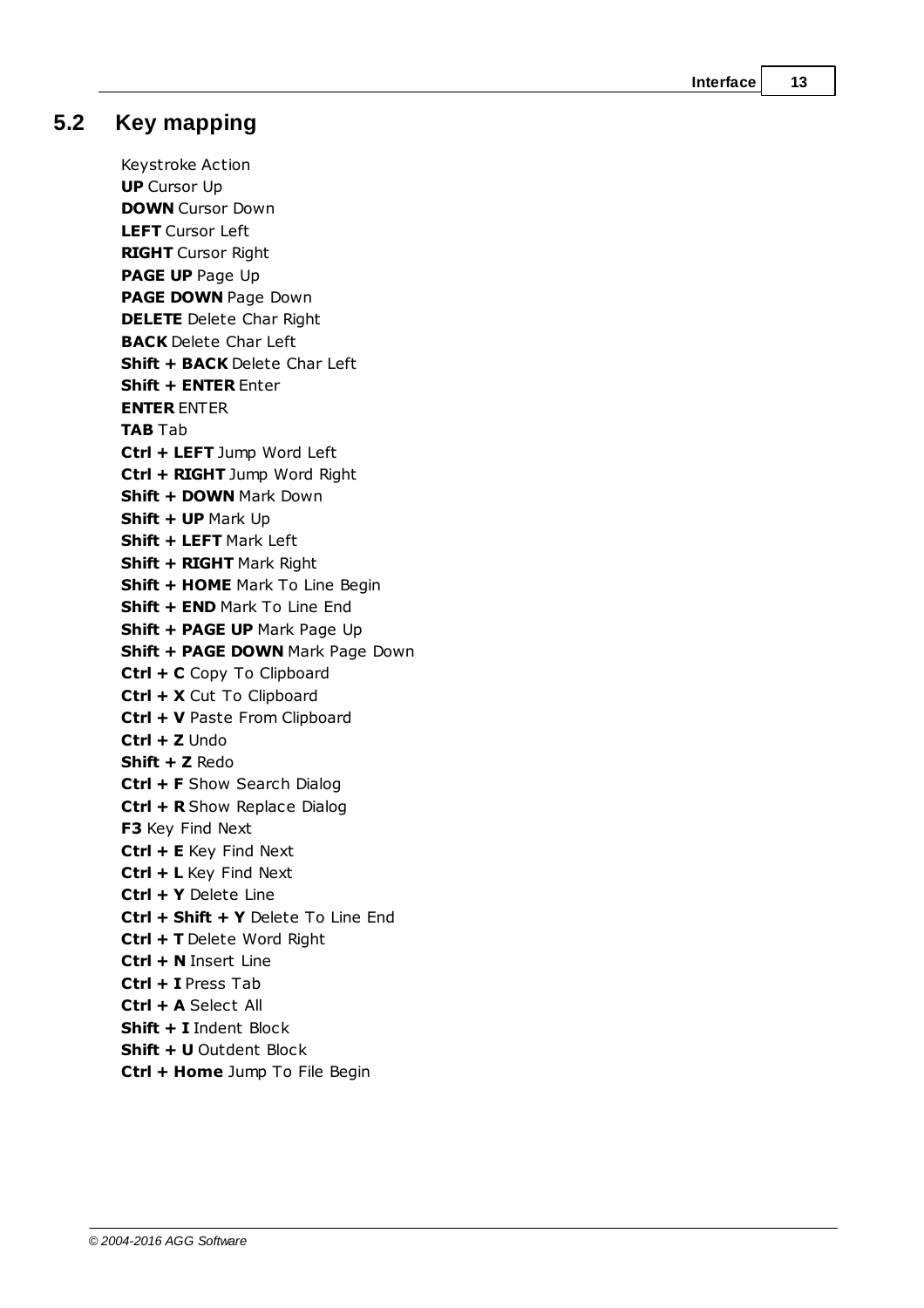**Ctrl + End** Jump To File End **Ctrl + Down** Scroll Down **Ctrl + Up** Scroll Up

## <span id="page-17-0"></span>**5.3 File menu**



**Fig.1. The file menu**

#### **New**

*Hotkey: Ctrl+N*

This is used to create a new file. Once the file is created, it is automatically named "NoName1.ncp". As each new document is opened, the number in the title will increase: "NoName2.ncp", "NoName3. ncp", etc. Since CNC Syntax Editor is a multi-document editor, open documents will not be closed when a new one is opened.

#### **Open**

*Hotkey: Ctrl+O*

This will open an existing file. You will be asked for the file location. The file may take a short while to load. The default folder is the folder where CNC Syntax Editor had been installed.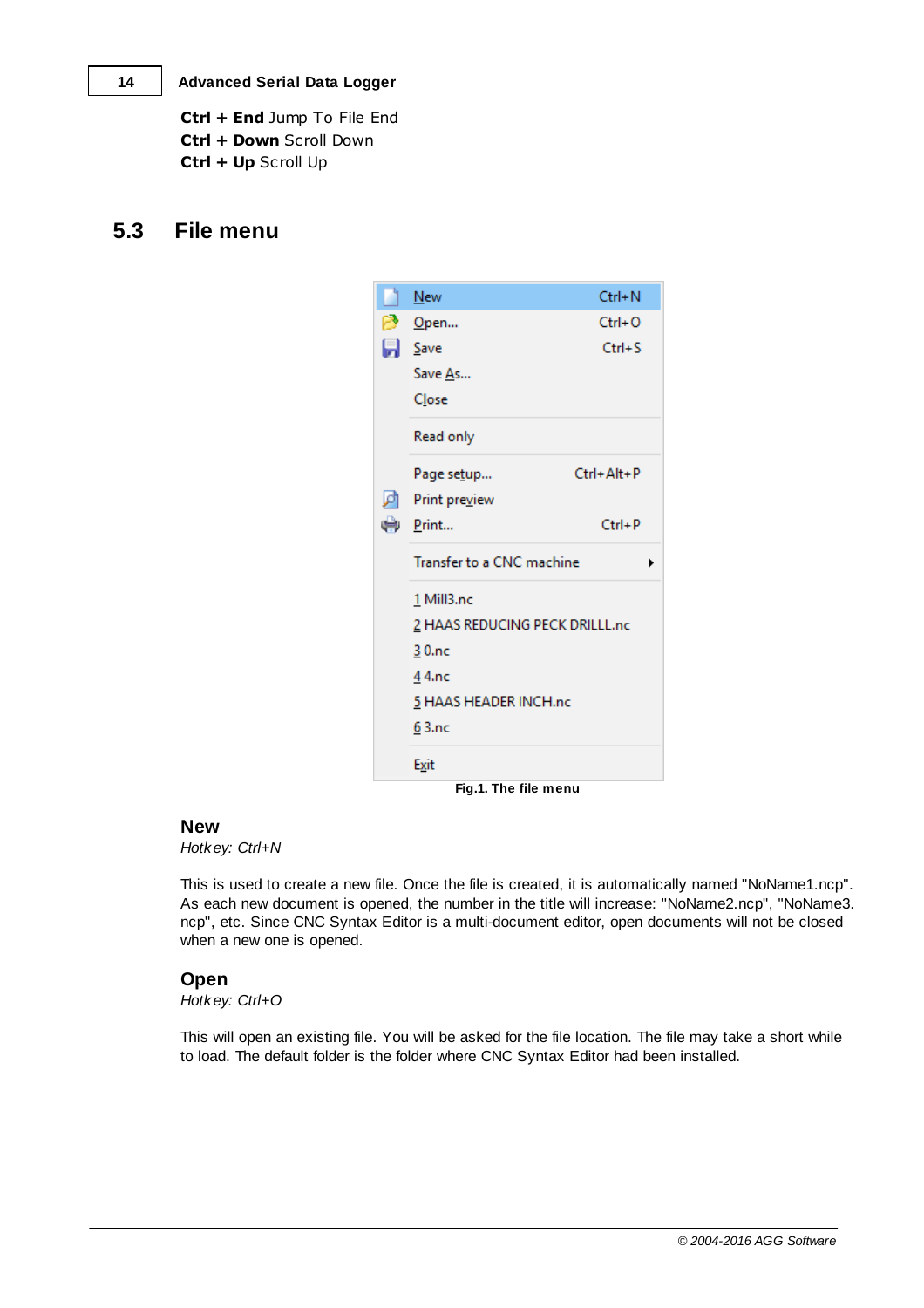#### **Save**

*Hotkey: Ctrl+S*

This saves the currently opened file in its current location. If the file is a new file, a dialog box appears allowing the user to choose a drive, folder and filename. This menu command only appears when there is one or more files opened.

#### **Save as**

This will save the currently opened file to a new location which you specify. This command only appears when there is a text file or files open.

#### **Close**

This will close the currently opened file. If file had been modified, then CNC Syntax Editor will ask you about saving.

#### **Print**

*Hotkey: Ctrl+P*

Choose a printer if more than one is available, and set its options. If you'll click a button on the toolbar, then CNC Syntax Editor prints the active document to the default printer without dialog

#### **Page Setup**

Allows the user to set options for printing the file. Paper size and orientation are set with the Print setup (fig.2).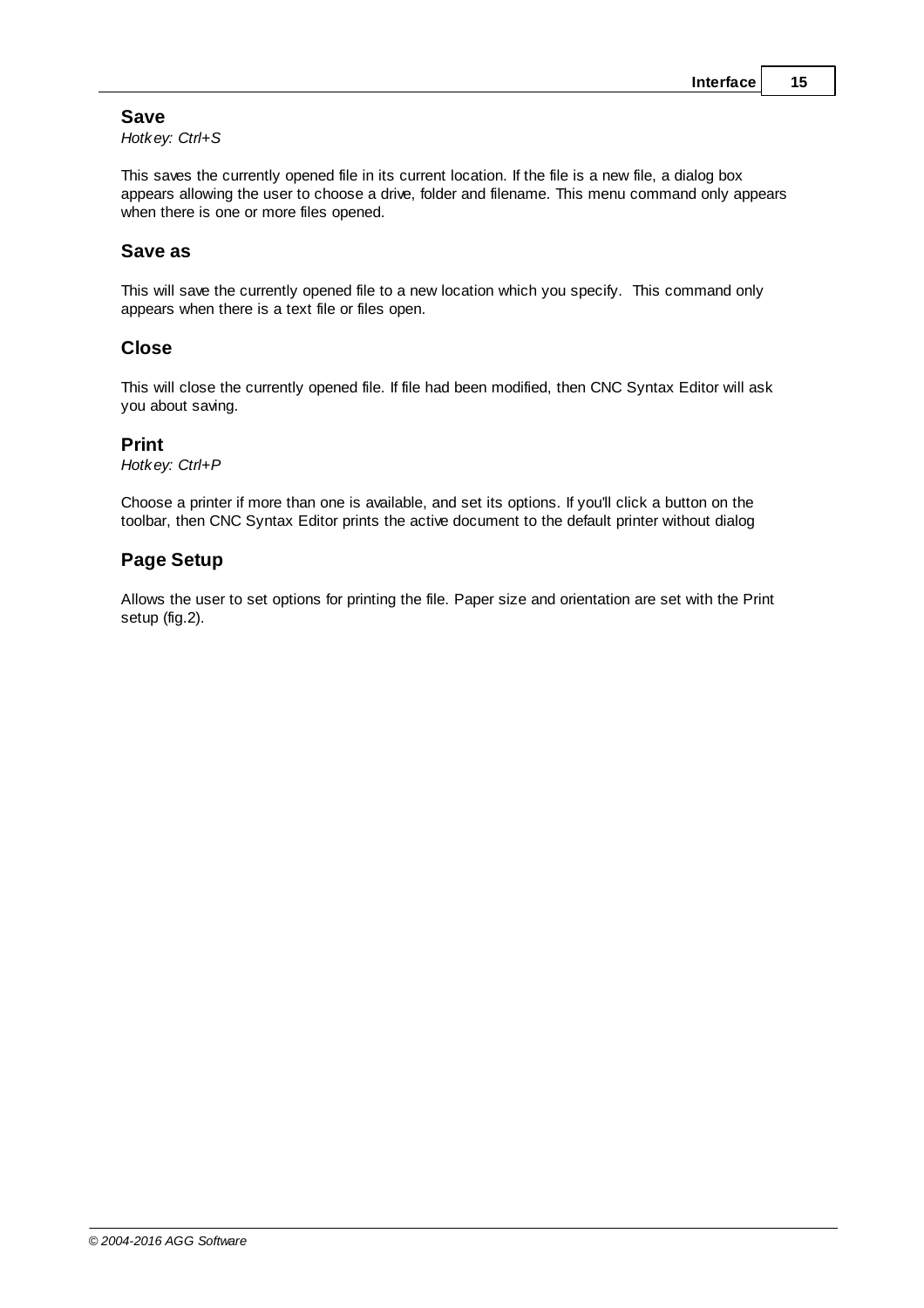| Page Setup                |                      |                 |               |     |              | ×            |
|---------------------------|----------------------|-----------------|---------------|-----|--------------|--------------|
| Page                      | View                 |                 |               |     |              |              |
| Units:<br>Size            | cm                   | $\checkmark$    |               |     |              |              |
| A4                        |                      |                 |               |     |              | $\checkmark$ |
| Width<br>Height           | 21,0<br>29,7         | 싂<br>cm<br>≜∥cm |               |     |              |              |
| Orientation<br>◉ Portrait | $\bigcirc$ Landscape | А               |               |     |              |              |
| Margins<br>Left           | 1,5                  | 싂<br>cm         | Right         | 1,5 | $\div$<br>cm |              |
| Top                       | 2,0                  | <u>≑</u> em     | <b>Bottom</b> | 2,0 | ≑∥cm         |              |
|                           |                      | ΟK              | Cancel        |     |              |              |

**Fig.2. The page setup**

- **Units** measure units of margins;
- **Margins frame** sets the white space between the text and the page edges;
- **Mirror margins** Set if margins should be mirrored (i.e. when printing 2-sided);
- **Line numbers** Print line numbers;
- **Print line numbers in margin** If this options is enabled then line numbers are printed in the left margin, otherwise left margin is increased by width of line number text;
- **Syntax print** Highlight text;
- **Use colors** Print in colors. Colours printed will depend upon the setup of your computer and printer;
- **Wrap lines** Wrap text to margins.

## **Transfer to a CNC machine**

CNC Syntax Editor uses the DNC [Precision](http://www.aggsoft.com/dnc-precision.htm) software by AGG Software for uploading files to a CNC machine. Please, refer DNC Precision manul for machines configuration.

#### **Recent File List**

This part of the File Menu, between Print Setup and Exit, is a list of recently opened documents. Clicking on one of these file names will open that document for editing

#### **Exit**

Closes CNC Syntax Editor and all open files. The user is given the opportunity to save any modified documents.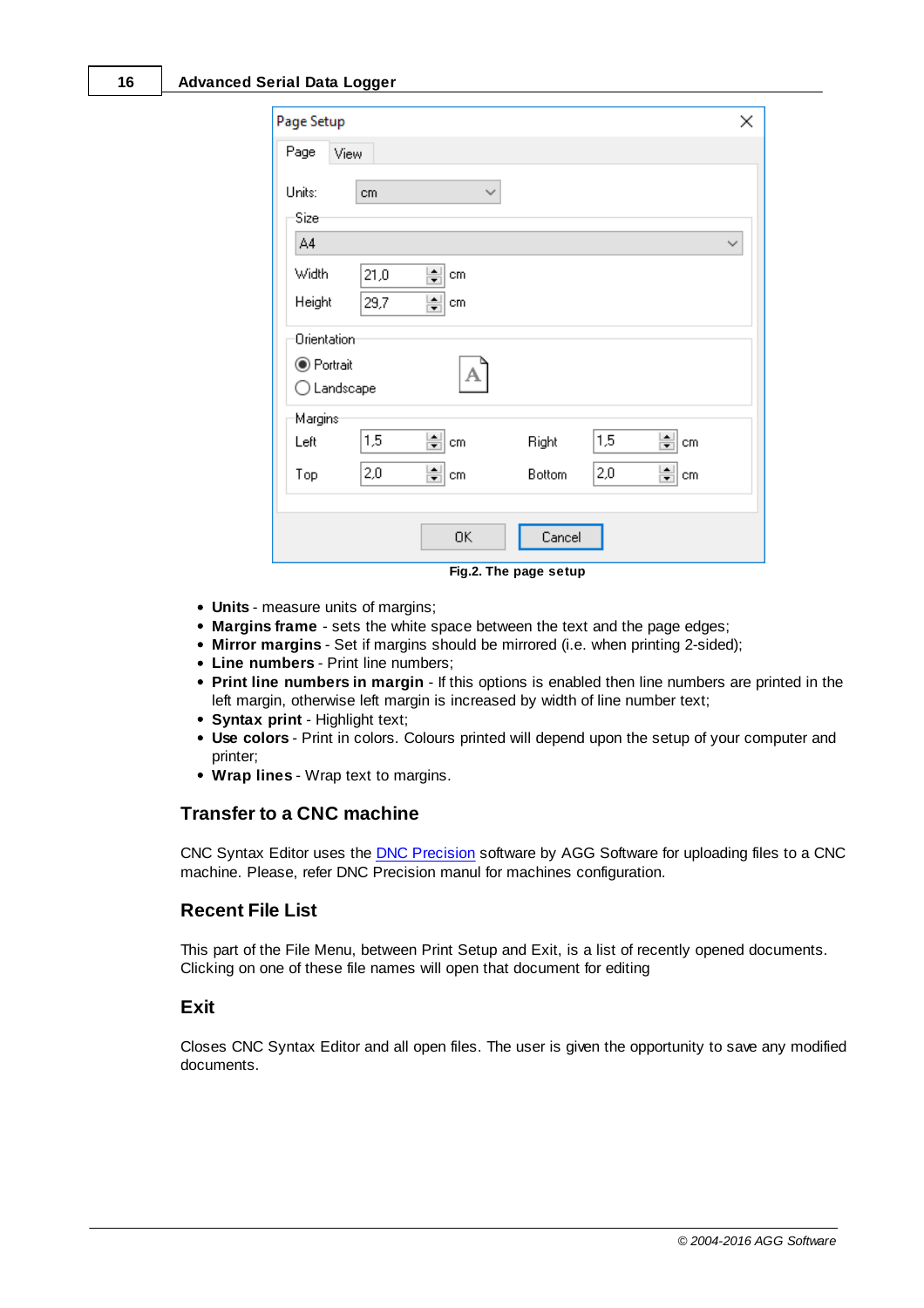## <span id="page-20-0"></span>**5.4 Edit menu**

|    | Fig.1. The Edit menu            |                |
|----|---------------------------------|----------------|
|    | Properties                      | $Shift+Ctrl+P$ |
|    | Insert file                     | Shift+Ctrl+1   |
|    | Delete non-printable characters |                |
|    | Delete comments                 |                |
|    | Delete lines from/to            |                |
|    | Delete empty lines              |                |
|    | Go to line                      | $Alt+G$        |
|    | Select <u>A</u> ll              | $Ctrl + A$     |
|    | Delete                          | Del            |
| n  | Paste                           | Ctrl+V         |
| Ġ. | Copy                            | $Ctrl + C$     |
| ¥. | Cut                             | $Ctrl+X$       |
|    | (ଆ <u>R</u> edo                 | $Shift+Ctrl+Z$ |
| ⊯ລ | Undo                            | $Ctrl+Z$       |
|    |                                 |                |

#### <span id="page-20-1"></span>**Undo**

*Hotkey: Ctrl+Z Right-click menu*

Choose Undo in the editor to undo your most recent keystrokes or some mouse actions.

#### **Using Undo in the editor**

Undo can reinsert any characters you delete, delete any characters you insert, replace any characters you overwrite, or move your cursor back to its prior position. You can undo multiple successive actions by choosing Undo repeatedly. This removes your changes by "stepping back" through your actions and reverting to their previous state.

To specify an undo limit:

- 1. Choose Edit->Properties, and click the General page.
- 2. In the Undo limit box, enter a number to represent the maximum number of undos you want.

**Note:** You can undo an editing change after you save only if you check the Undo after save check box on the General tab.

If you undo a block operation, your file appears as it was before you executed the block operation.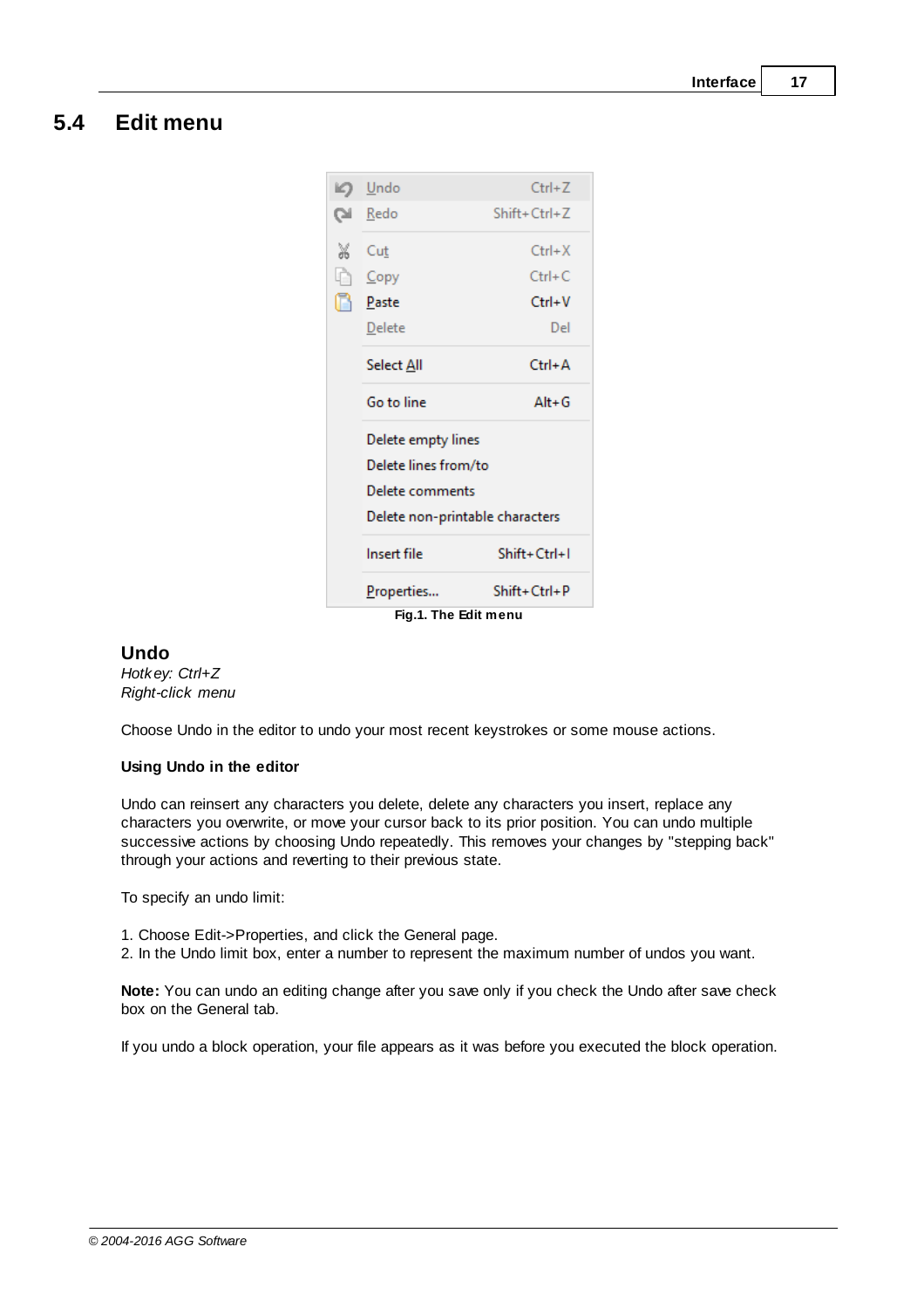**Note:** The Undo command does not change an option setting that affects more than one window.

#### **Redo**

*Hotkey: Shift+Ctrl+Z*

Choose Edit->Redo to reverse the effects of your most recent Undo. Redo has an effect only immediately after an Undo command.

#### **Cut**

*Hotkey: Ctrl+X Right-click menu*

Choose Edit->Cut to remove the selected text from the editor from their current position and place them on the clipboard. Cut replaces the current clipboard contents with the selected item. To insert the contents of the clipboard elsewhere, choose **[Edit->Paste](#page-21-0)**. If you wish to use the Right-click menu for this function, move the mouse arrow on to the selected text, then click the right button of the mouse.

#### **Copy**

*Hotkey: Ctrl+C Right Click menu*

Choose Edit->Copy (or right-click in the editor and choose Copy) to place an exact copy of the selected text, component, or menu on the clipboard and leave the original untouched. Copy replaces the current clipboard contents with the selected text. To insert the contents of the clipboard elsewhere, choose [Edit->Paste](#page-21-0).

#### <span id="page-21-0"></span>**Paste**

*Hotkey: Ctrl+V Right Click menu*

Choose Edit->Paste to insert the contents of the clipboard into the active editor page.

**Note:** You can paste only text into the editor window.

When pasting into the editor window, the text is inserted at the current cursor position. You can also right-click in the editor and choose Paste from the context menu. You can paste the current contents of the clipboard as many times as you like until you cut or copy a new item onto the clipboard.

#### **Delete**

Delete key. Right Click menu

Choose Edit->Delete to remove the selected text or component without placing a copy on the clipboard. Even though you cannot paste the deleted item, you can restore it by immediately choosing [Edit->Undo](#page-20-1).

Delete is useful if you want to remove an item but you do not want to overwrite the contents of the clipboard. If you wish to use the Right-click menu for this function, move the mouse arrow on to the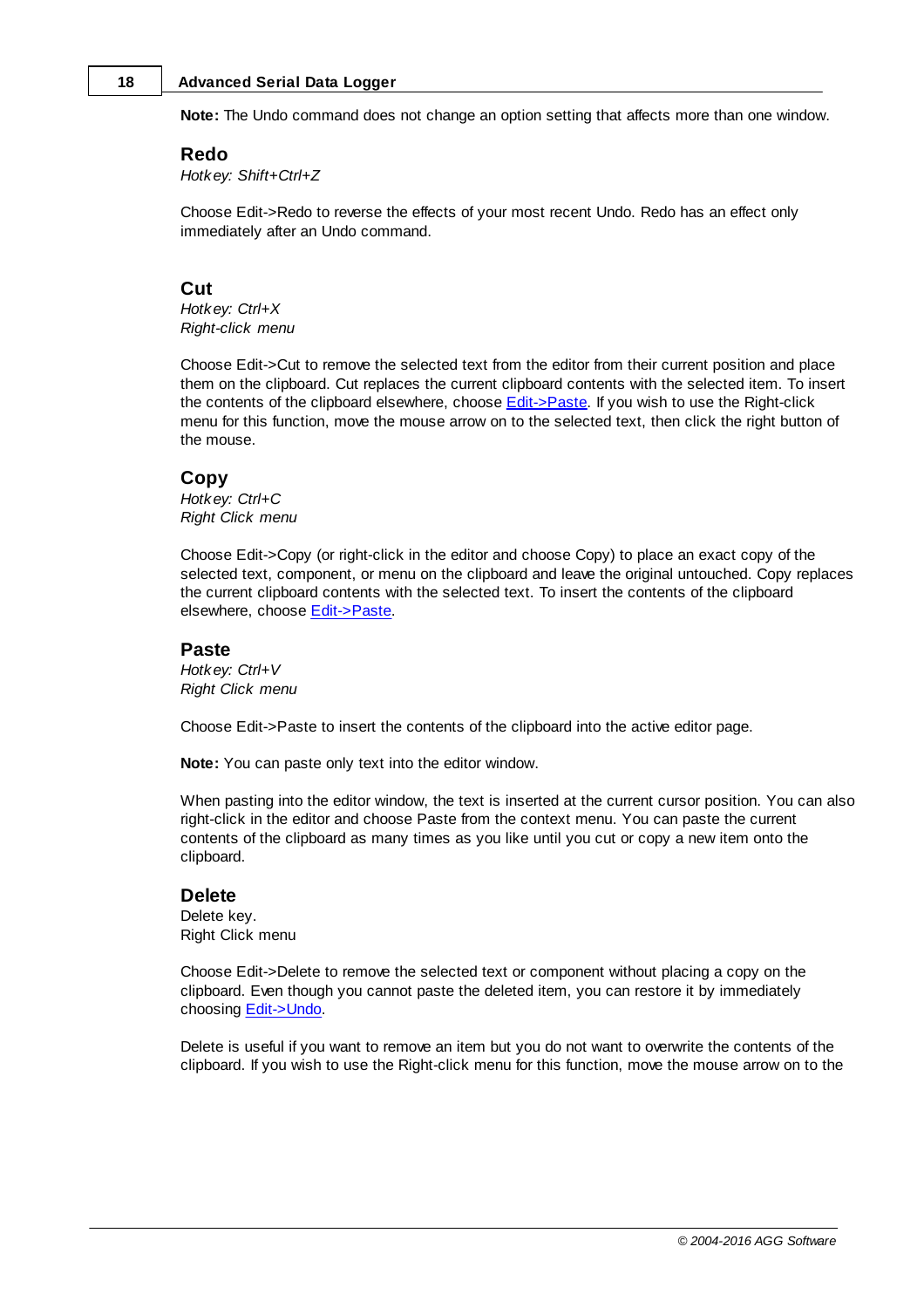selected text, then click the right button of the mouse.

#### **Select all**

*Hotkey: Ctrl+A*

hoose Edit->Select All to select all the text in the currently displayed file.

#### **Goto line**

*Hotkey: Alt+G*

This command allows to goto any line number. hoose Edit->Goto line and type a line number in the dialog box.

#### **Delete empty lines**

This will remove (delete) empty (without any text) lines from your file. You can restore it by immediately choosing [Edit->Undo](#page-20-1).

#### **Delete lines from/to**

This will remove (delete) the specified range of lines lines from your file. When you click this menu item the dialog window will appear, which ask your about lines range. You can restore it by immediately choosing [Edit->Undo](#page-20-1).

#### **Delete comments**

This will remove (delete) comments in () from your file, reducing file size. You can restore it by immediately choosing [Edit->Undo](#page-20-1).

#### **Delete non-printable characters**

This will remove (delete) all characters with a decimal code from 0 to 32 and from 128 to 255 from your file. You can restore it by immediately choosing **Edit->Undo**.

#### **Insert file**

Choose Edit->Insert file to insert the contents of a file into the active editor page. When you'll select this menu item then the dialog window will appear, when you should select a file name for inserting.

When inserting into the editor window, the text is inserted at the current cursor position. You can restore it by immediately choosing [Edit->Undo](#page-20-1).

#### **Properties**

This will open properties dialog [window](#page-12-0).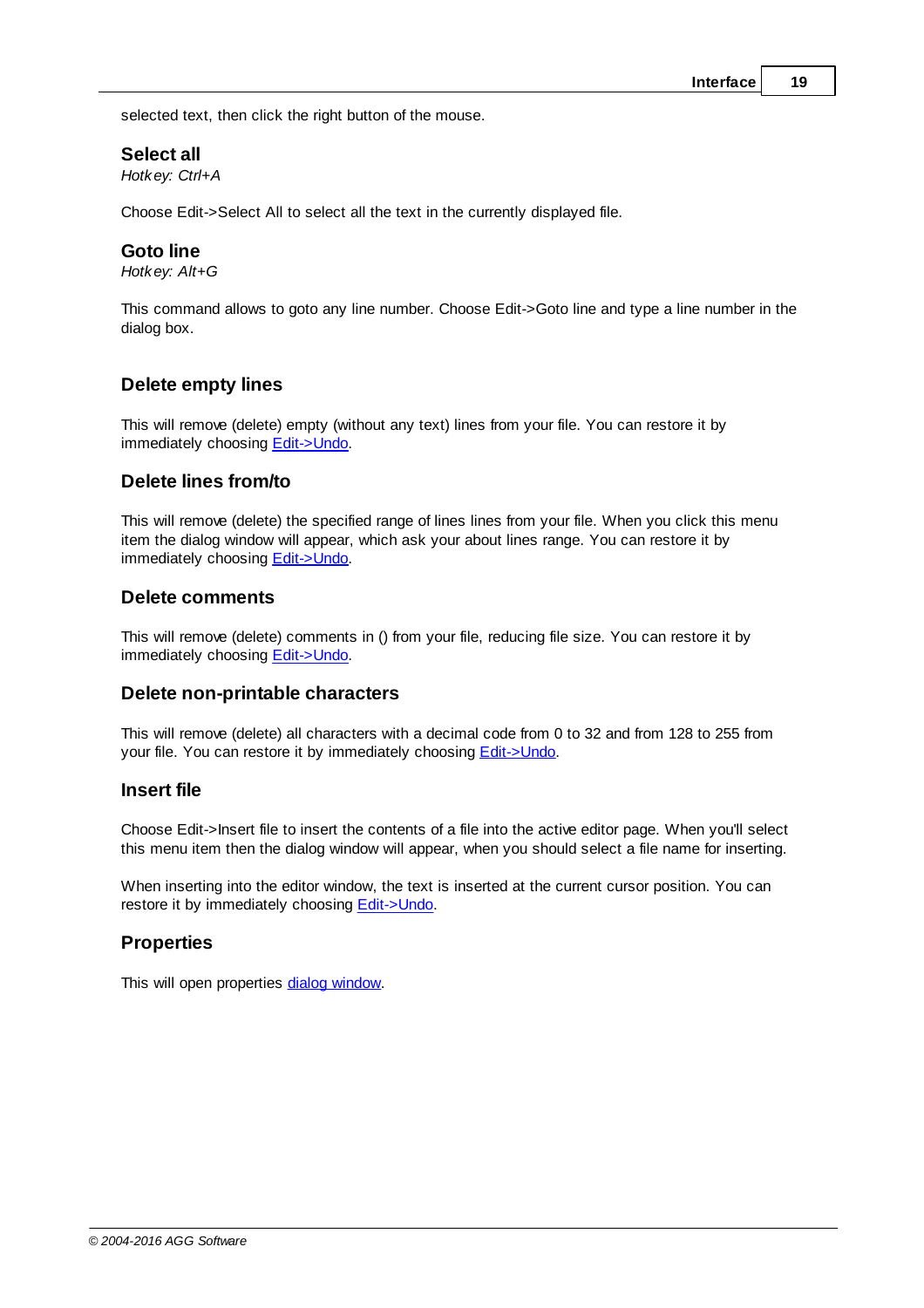## **5.5 Search menu**

#### <span id="page-23-1"></span>**Find**

*Hotkey: Ctrl+F*

| <b>Find text</b>                                                                     |                                                    |
|--------------------------------------------------------------------------------------|----------------------------------------------------|
| Text to find:                                                                        | ◡                                                  |
| Options<br>$\sqcap$ Case sensitive<br>Whole words only<br>$\Box$ Regular expressions | Direction<br><b>●</b> Forward<br>◯ Backward        |
| Scope<br>$\odot$ Global<br>$\bigcirc$ Selected text                                  | Origin<br>● From cursor<br>$\bigcirc$ Entire scope |
| OΚ                                                                                   | Cancel                                             |

**Fig.1 Find text dialog box**

#### **Find Text dialog box**

Here you may specify text you want to locate and to set options that affect the search. Find locates the line of code containing the first occurrence of the string and highlights it.

#### **Dialog box options**

**Text to find** - Enter a search string or click the down arrow next to the input box to select from a list of previously entered search strings.

**Options** - Specified attributes for the search string

- **Case sensitive** Differentiates uppercase from lowercase when performing a search;
- **Whole words only** Searches for words only. (With this option off, the search string might be found within longer words.).

**Direction** - Direction to search, starting from the current cursor position

- **Forward** From the current position to the end of the file. Forward is the default;
- **Backward** From the current position to the beginning of the file.

**Scope** - How much of the file is searched

- **Global** Searches the entire file in the direction specified by the Direction setting. Global is the default scope.
- **Selected text** Searches only the selected text in the direction specified by the Direction setting. You can use the mouse or block commands to select a block of text.

<span id="page-23-0"></span>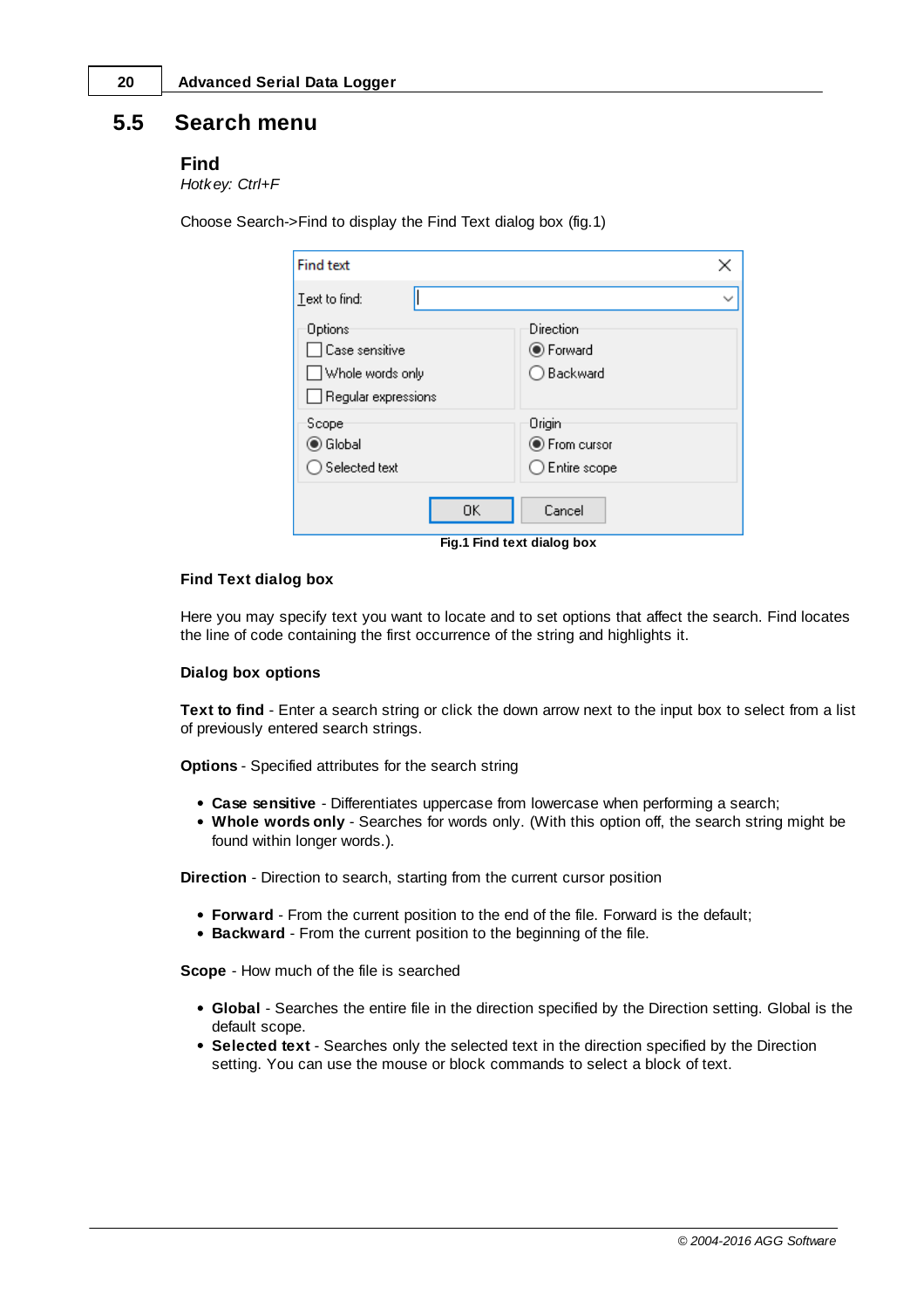**Origin** - Where the search starts

- **From cursor** The search starts at the cursor's current position, and then proceeds either forward to the end of the scope, or backward to the beginning of the scope depending on the Direction setting. From cursor is the default Origin setting.
- **Entire scope** The search covers either the entire block of selected text or the entire file (no matter where the cursor is in the file), depending upon the Scope options.

#### **Find next**

*Hotkey: F3*

Repeat the last search using the same options.

#### **Replace**

*Hotkey: Ctrl+R*

Choose Search->Replace to display the Replace Text dialog box (fig.2)

| <b>Find text</b>                                                                                     | X                                                 |
|------------------------------------------------------------------------------------------------------|---------------------------------------------------|
| Text to find:                                                                                        |                                                   |
| Replace with:                                                                                        |                                                   |
| Options<br>Case sensitive<br>Whole words only<br>Regular expressions<br>$\sqrt{ }$ Prompt on replace | Direction<br>● Forward<br>) Backward              |
| Scope<br>$\odot$ Global<br>) Selected text                                                           | Origin<br>● From cursor<br>$\supset$ Entire scope |
| Replace All<br>-<br>$\sim$ $\sim$ $\sim$ $\sim$                                                      | 0K<br>Cancel<br>.                                 |

**Fig.2 Replace text dialog box**

#### **Replace Text dialog box**

Use this dialog box to specify text you want to search for and then replace with other text (or with nothing). Most components of the Replace Text dialog box are identical to those in the Find [Text](#page-23-1) dialog box.

**Text to find -** Enter a search string. To select from a list of previously entered search strings, click the down arrow next to the input box.

**Replace with** - Enter the replacement string. To select from a list of previously entered search strings, click the down arrow next to the input box. To replace the text with nothing, leave this input box blank.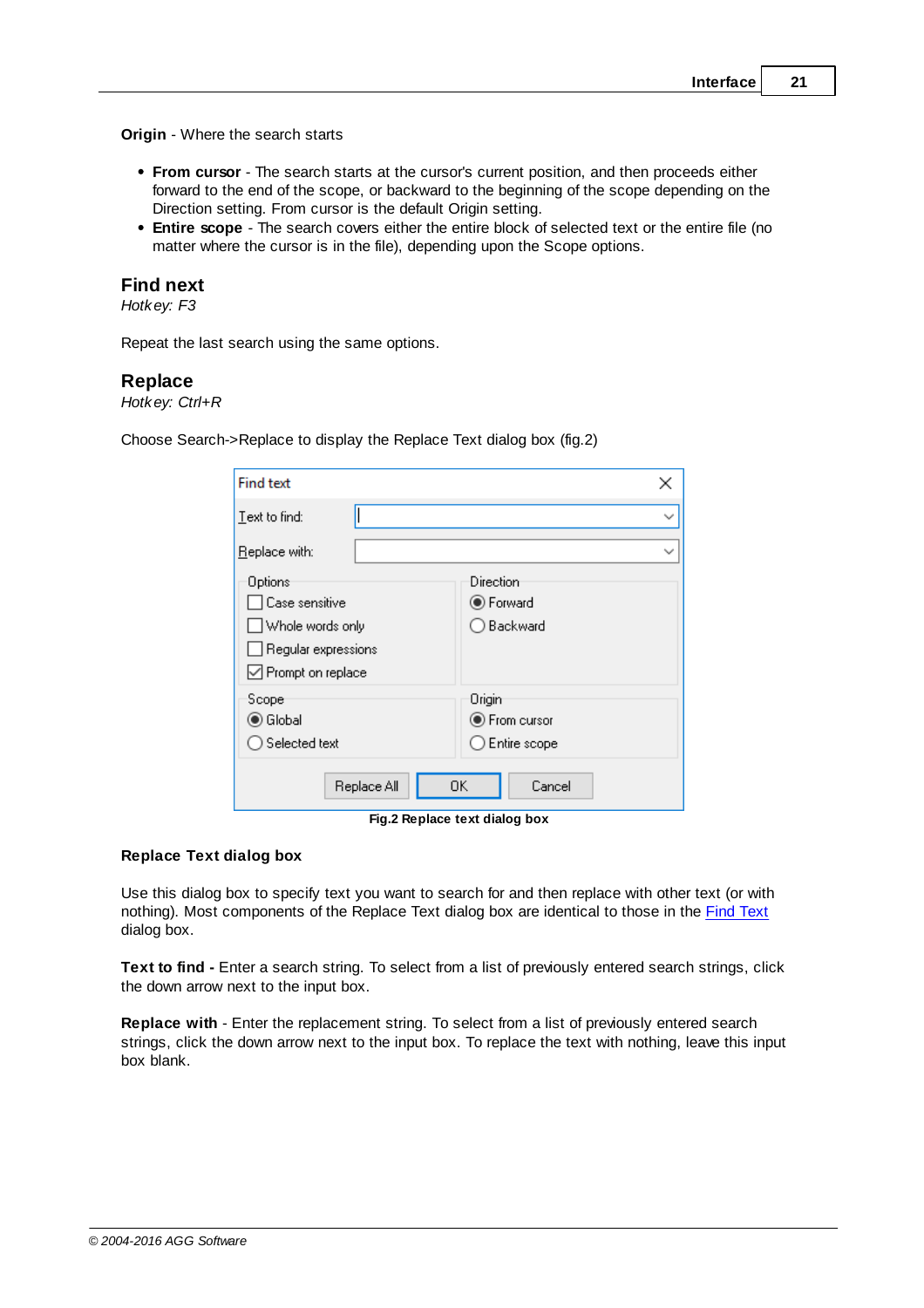**Prompt on replace** - Prompts you before replacing each occurrence of the search string. When Prompt on replace is off, the Code editor automatically replaces the search string.

**Replace All -** Click Replace All to replace every occurrence of the search string. If you check Prompt on replace, the Confirm dialog box appears on each occurrence of the search string.

#### **Next tool change**

*Hotkey: Ctrl+T*

From the Search menu select Next tool change. The file will be scanned forwards for a tool change (M06), and the cursor will be re-positioned at that line.

#### **Previous tool change**

*Hotkey: Ctrl+Shift+T*

From the Search menu select Next tool change. The file will be scanned backwards for a tool change (M06), and the cursor will be re-positioned at that line.

## <span id="page-25-0"></span>**5.6 Bookmarks**

#### **Toggle bookmarks**

*Right Click Menu Hotkeys: Shift+Ctrl+0 - Sets/replaces bookmark 0 Shift+Ctrl+1 Sets/replaces bookmark 1 Shift+Ctrl+2 - Sets/replaces bookmark 2 Shift+Ctrl+3 - Sets/replaces bookmark 3 Shift+Ctrl+4 - Sets/replaces bookmark 4 Shift+Ctrl+5 - Sets/replaces bookmark 5 Shift+Ctrl+6 - Sets/replaces bookmark 6 Shift+Ctrl+7 - Sets/replaces bookmark 7 Shift+Ctrl+8 - Sets/replaces bookmark 8 Shift+Ctrl+9 - Sets/replaces bookmark 9*

This command places a mark beside the line holding the cursor. The mark is visible as a rectangle with number on the gutter. If the line is already marked, "Toggle Bookmark" removes the bookmark.

#### **Go to bookmarks**

*Right Click Menu Hotkeys: Ctrl+0 - Goes to bookmark 0 Ctrl+1 - Goes to bookmark 1 Ctrl+2 - Goes to bookmark 2 Ctrl+3 - Goes to bookmark 3 Ctrl+4 - Goes to bookmark 4 Ctrl+5 - Goes to bookmark 5 Ctrl+6 - Goes to bookmark 6 Ctrl+7 - Goes to bookmark 7*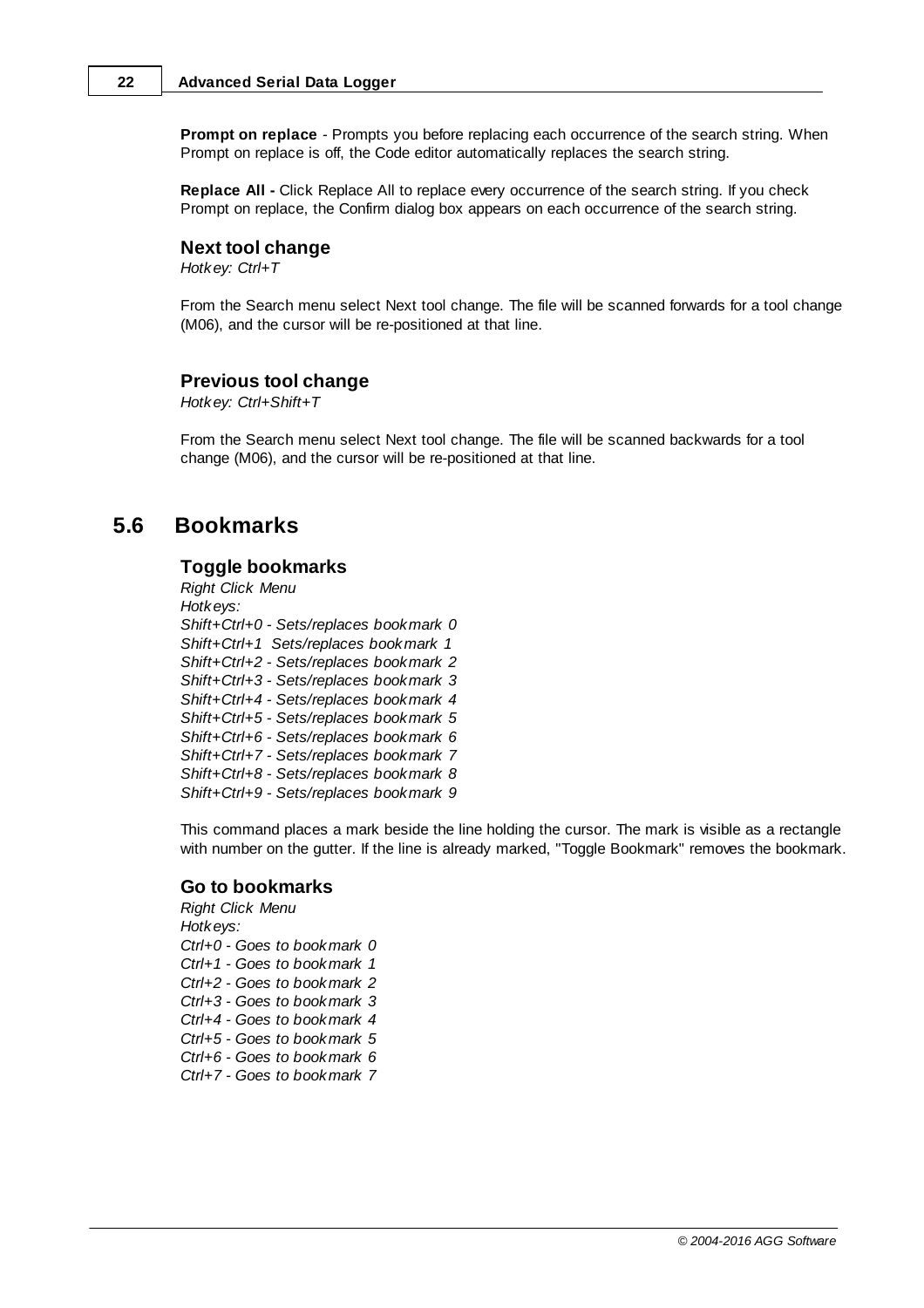*Ctrl+8 - Goes to bookmark 8 Ctrl+9 - Goes to bookmark 9*

Moves the cursor position in the editor window to a bookmark.

## <span id="page-26-0"></span>**5.7 View menu**

Use the View menu commands to display or hide different elements of the environment and open windows that belong to the editor environment.

**Non printable symbols** - show/hide all characters with a code < 32 (Dec). Tabs, line feed etc. **Separate commands** - this options enables visual splitting of NC commands in a line.

Choose View->Toolbars to show or hide the following in the editor environment:

- **Standard** New, Open, Save, Save All, Open Project, Add file to Project, Remove file from project;
- **Tools** Code repository, Lines numbering, Shift, Scale, Mirror, Exchange axes, Add and Remove spaces;
- **Task bar** this bar displays titles of all documents opened in the editor environment;
- **Status bar** this bar displays status of the editor environment.

Check the items you want to display and uncheck those you want to hide. The toolbars provide icons as shortcuts for actions you can perform.

**Locked scrolling** - you can open two windows and enable this options. In this case if you'll scroll first window, then second window will be scrolled too and vice versa.

## <span id="page-26-1"></span>**5.8 Tools Menu**

#### **5.8.1 Code repository**

The Code repository (Tools->Code repository) (fig.1) provides templates for new projects and blocks of a most uses code. The Repository is maintained in Repository directory (under directory, where CNC Syntax Editor had been installed), that contains a files with all items in the Repository. It is not designed to save large files, but segments of code up to 16 KB.



**Fig.1 Code repository dialog box**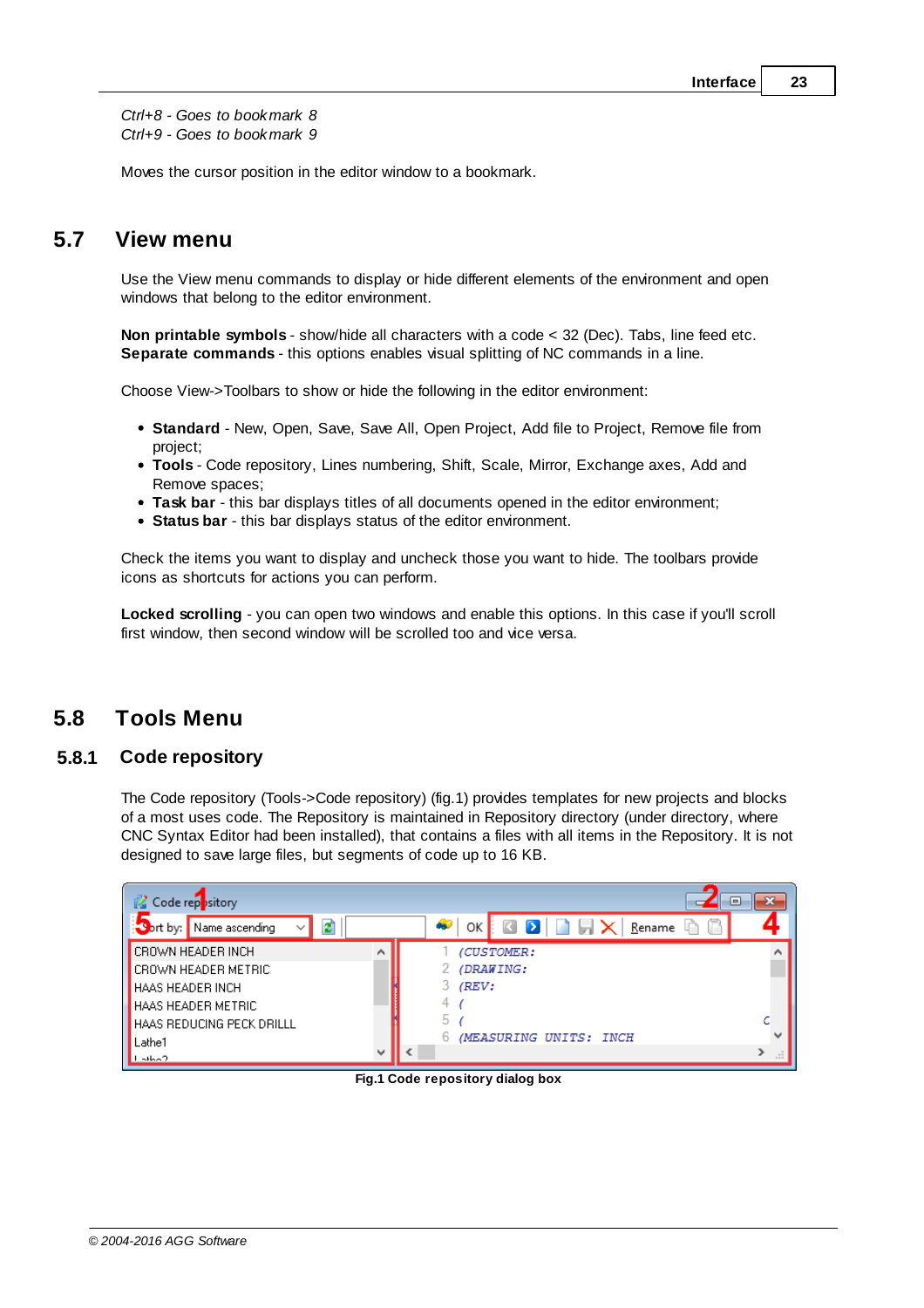Choose Tools->Repository or click on the Code repository button **the leads** to display the Object Repository dialog box.

#### **Items description**

- 1. Sorting tool bar allows you to select a sort order of the item list #5.
- 2. Buttons toolbar contains buttons for quick access to repository functions:
	- Previous select previous item in the item list;
	- $\bullet$   $\Box$  Next select next item in the item list;
	- New adds new item into the item list. After a click on the button CNC Syntax Editor will add new item to the list and will allow you to change an item description. For changing the item description you should click an item name twice (click-pause-click);
	- Save saves modified item;
	- $\mathbf{X}$  Delete deletes current selected item:
	- $\boxed{41}$  Copy copy a content of the current item to the clipboard;
	- **Paste paste content of the clipboard to the repository window.**

Search toolbar - allows you search a text within all item in the item list. Type any text and click the

Search **button.** CNC Syntax Editor will try to find an occurrence of searching text. Click the Search button again for searching a next occurrence. You can use wildcard characters ? and \* while searching, where ? is any one character and \* is a group of one or more characters.

3. The Repository editor window - here you can see or edit your repository items. The Repository editor window uses same syntax and editing options as other editor windows;

4. The item list - this list contains names of all items in the Repository. Click any item in the list for selecting the item and load their content to the Repository editor.

#### **Adding a new code item:**

- 1. Click the New button to add new item into the Repository;
- 2. Type your item name;
- 2. Type or paste your code into the Repository editor window;
- 4. Click the Save button.

#### **Inserting a code item into a CNC file:**

- 1. Click the name of the code item in the item list;
- 2. Click the Copy button;
- 3. Minimize or close Code Store;
- 4. Press Ctrl+V, click a toolbar button or right-click the mouse and select the Paste menu ite.

#### **Removing a code item:**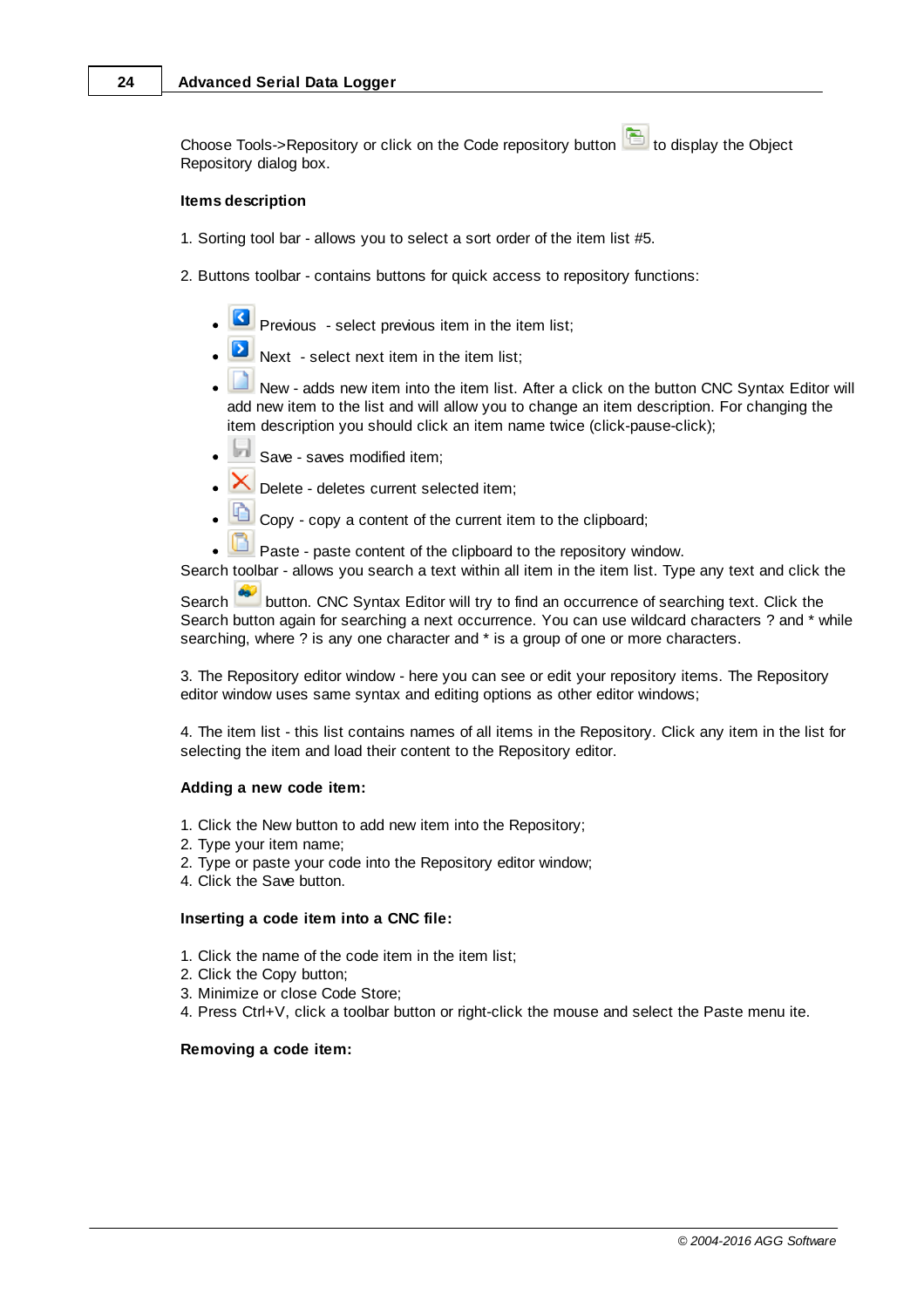Click the name of the item in the item list and click the Delete button.

#### **Searching all code items for a text:**

- 1. Type your text;
- 2. Click the Search button.

#### <span id="page-28-0"></span>**5.8.2 Lines numbering**

#### **Renumber lines**

This feature will add or remove the line numbers. Standard CNC line numbers with the format of Nnnnn are used. When adding (numbering) the lines you have the choice of numbering each line with its true line number, or to start the count at a certain number and increment by another number. To add the line numbers click "Renumber lines". A dialog window will appear (fig.1).

| Parameters                         |                                       |    |           |        | × |
|------------------------------------|---------------------------------------|----|-----------|--------|---|
|                                    | Please, specify the lines range       |    | All lines |        |   |
| From:                              | 1                                     | ۰. | to:       | 129    |   |
|                                    | Start/max line number:                | 1  | $\div$    | 999999 | ÷ |
| Step:                              |                                       | 1  | ٠<br>▼    |        |   |
|                                    | Renumber lines without numbering only |    |           |        |   |
|                                    | Renumber lines with comments          |    |           |        |   |
|                                    | liionider lines with skipped blocks∤  |    |           |        |   |
|                                    | Cycle numbering                       |    |           |        |   |
|                                    | Skip lines starting with:             | ſ  |           |        |   |
| Numbers                            |                                       |    |           |        |   |
| Decimals                           |                                       | 4  | ă.        |        |   |
| Trailing decimal point is required |                                       |    |           |        |   |
| Trailing zeros for numbers         |                                       |    |           |        |   |
| Leading zero for numbers           |                                       |    |           |        |   |
|                                    | ОK                                    |    | Cancel    |        |   |

**Fig.1 Renumber lines dialog box**

This dialog allows the user to choose the section of code to process. The defaults are "First linse" and "Last line" of a file. To change these numbers, click the check box and enter the required line number into the window. Please note that the line numbers in this box are not block numbers (Nnnnn), but are document line numbers.

The Status Bar shows the document number of the line where the cusor is located. The section of the file to be processed may also be chosen by selection.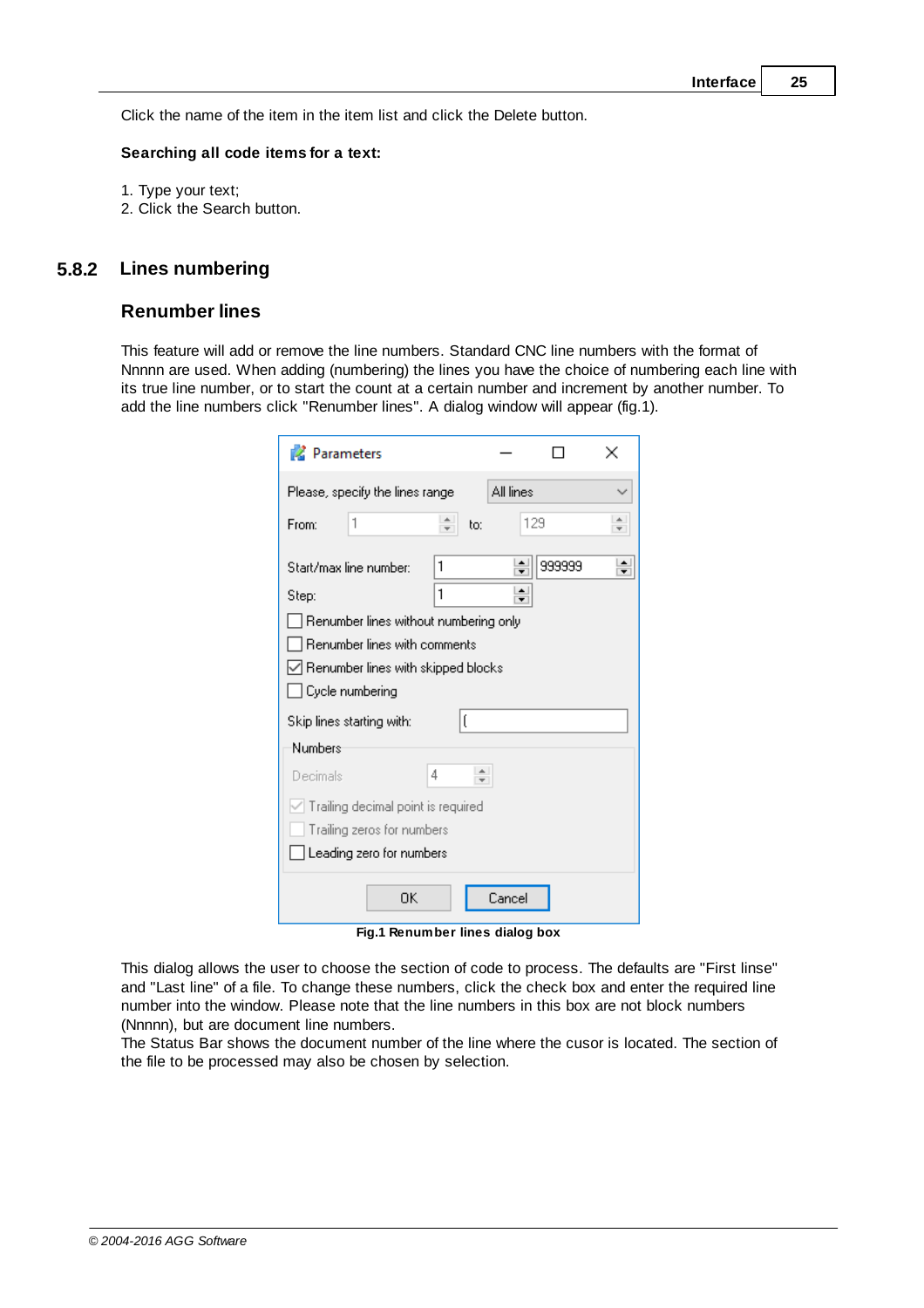**Start line number** - It's the number that will begin the sequence on "First Line". Integer numbers only can be entered.

**Step** - Enter the increment amount. Integer numbers only.

**Renumber lines without numbering only** - Checking this box will add a block number to a line of code that is currently without numbering. Lines beginning with N,O,P, and any non-alpha character will be ignored.

**Leading zero for numbers** - CNC Syntax Editor will add leading zero for lines. For example: last line number is 9999 and first line number if 10, then CNC Syntax Editor will add the following text to the first line: N0010.

#### **Remove line numbers**

Removes all block numbers from the current file.

#### <span id="page-29-0"></span>**5.8.3 Shift/Scale/Mirror**

#### <span id="page-29-1"></span>**Shift**

This command allows the user to add or subtract an amount to/from selected axis (address) value from a part of the file or whole file. Use the "Shift value" dialog box to select the part of the file for processing. (fig.1).

| Shift value                                                                                  |                             |           |  | × |
|----------------------------------------------------------------------------------------------|-----------------------------|-----------|--|---|
| Please, specify the lines range                                                              |                             | All lines |  |   |
| 1<br>From:                                                                                   | a.<br>to:                   | 129       |  | ÷ |
| Increment:                                                                                   | $-0.080000$                 | ٠<br>÷    |  |   |
| Axes to process:                                                                             |                             |           |  |   |
| ×<br>w<br>Υ<br>А<br>В<br>7<br>C<br>D<br>.l<br>F<br>κ<br>F<br>Н<br>V<br>R                     | s<br>Н<br>м<br>Ρ<br>Q<br>Т  |           |  |   |
| Numbers                                                                                      |                             |           |  |   |
| Decimals                                                                                     | $\left  \cdot \right $<br>4 |           |  |   |
| Trailing decimal point is required<br>Trailing zeros for numbers<br>Leading zero for numbers |                             |           |  |   |
| OΚ                                                                                           |                             | Cancel    |  |   |

**Fig.1 Shift value dialog box**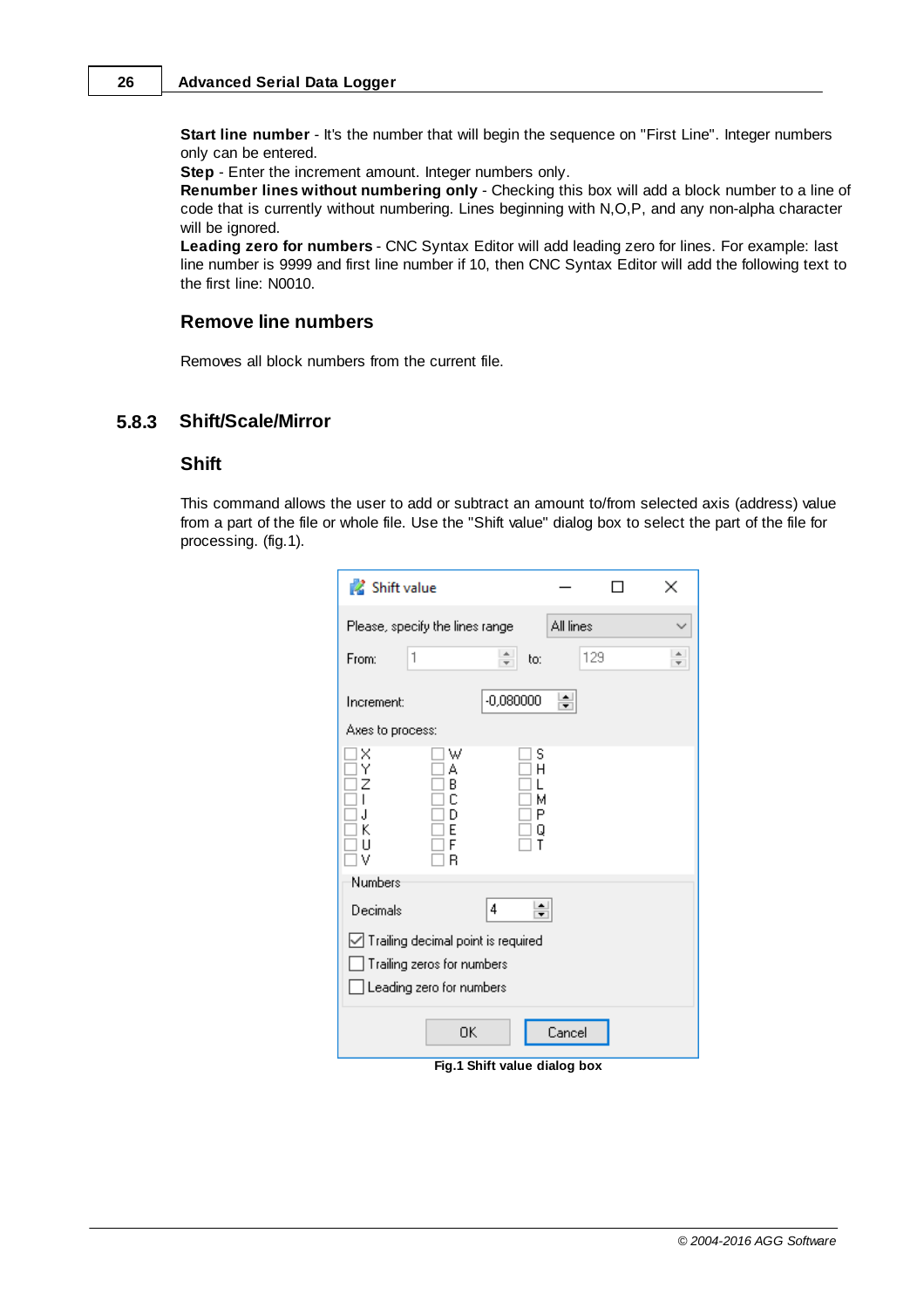Check the axis (addresse) to be processed and enter a positive or negative amount in the "Increment" field. Then click "OK" button.

Before processing a file the CNC Syntax Editor will offer you to create a backup copy of the current file.

#### **Scale**

Use this dialog box to specify a scale value and one or more code addresses by a specific factor. An ideal use for this command is to convert programs from inch to metric, and vise versa. Most components of the Scale dialog box are identical to those in the Shift dialog box.

**Factor** - scaling value.

#### **Mirror**

Mirror changes all incidences of one or more code values from positive to negative, and vise versa. An option to change arc cutting direction and tool radius compensation direction is provided. Most components of the Mirror dialog box are identical to those in the Shift dialog box. When "Mirror" is selected, you may change the arc cutting direction by checking the "G02<-->G03" checkbox, and switch cutter diameter compensation between right and left by checking the "G41<-->G42" checkbox.

#### **Note:**

- All of the above commands may by processed throughout all of the file, or a specified part of the file by using the "From" and "To" fields.
- Before processing a file the CNC Syntax Editor will offer you to create a backup copy of the current file.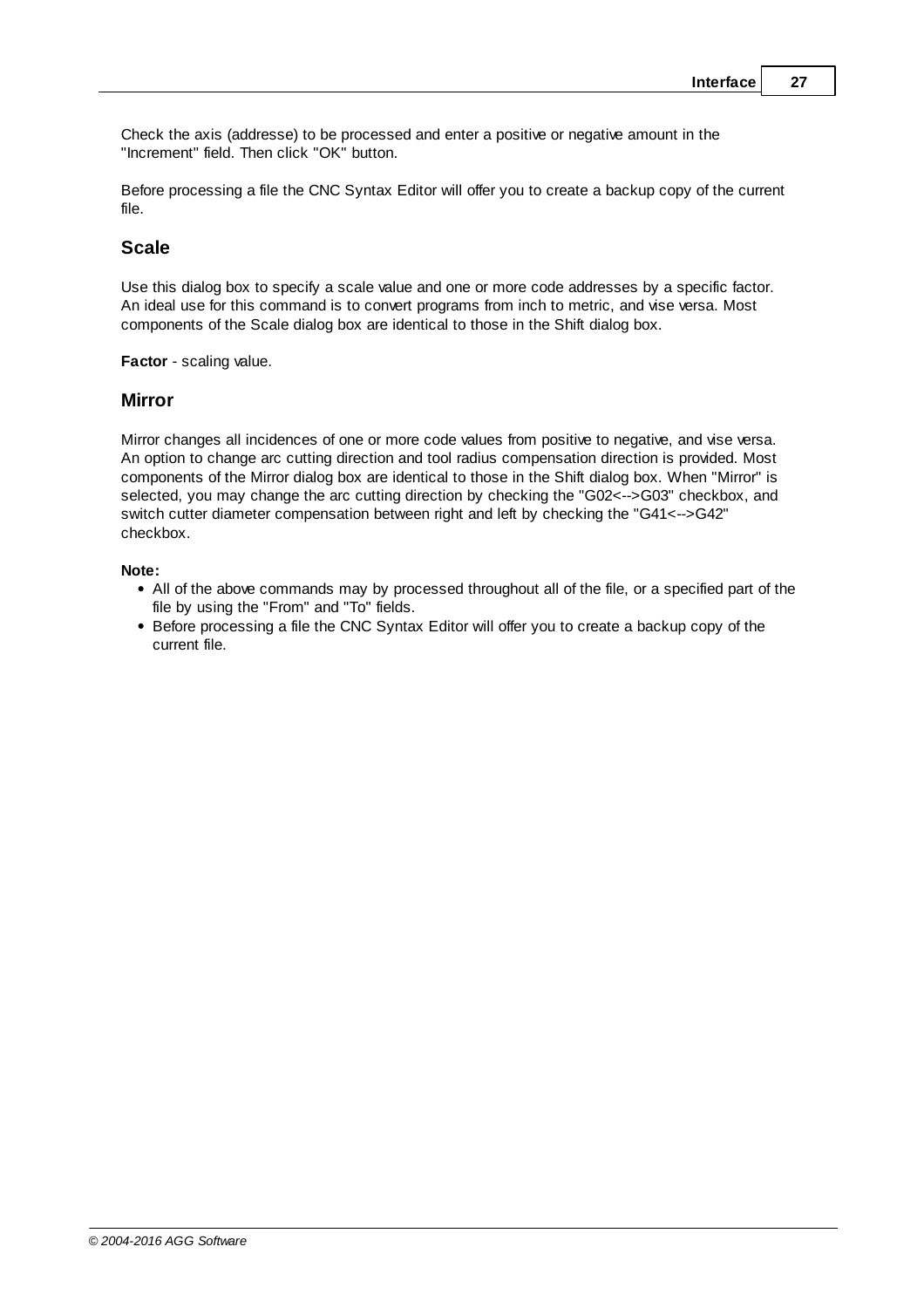#### <span id="page-31-0"></span>**5.8.4 Exchange axes**

This function allows the user to exchange the values of one coordinate address to another (fig.1). Most components of the Exchange axes dialog box are identical to those in the **[Shift](#page-29-1) dialog box.** 

| Exchange axes                     |        |           | × |
|-----------------------------------|--------|-----------|---|
| Please, specify the lines range   |        | All lines |   |
| ÷<br>1<br>From:                   | to:    | 129       |   |
| Exchange axes:                    |        |           |   |
| ◉×⇔≻Y                             |        |           |   |
| ∩z⇔×                              |        |           |   |
| OY⇔z                              |        |           |   |
| $\bigcirc$ Custom axes (? <--> ?) | А      | B         |   |
| OΚ                                | Cancel |           |   |

**Fig.1 Exchange axes dialog box**

Choose the axes you wish to exchange from the "Exchange axes", and click "OK". All of the incidences of the first address in a line will be changed to the second, and vise versa. You can exchange values between any axes. Just select "Custom axes" item from the "Exchange axes" group and type type your axes names.

#### **Note:**

- All of the above commands may by processed throughout all of the file, or a specified part of the file by using the "From" and "To" fields.
- Before processing a file the CNC Syntax Editor will offer you to create a backup copy of the current file.

#### <span id="page-31-1"></span>**5.8.5 Add and remove spaces**

This feature can either insert spaces into your file to make it easier to read, or it can remove spaces from your file to save file space. "Add Spaces" will add a space before every letter after G code. "Remove Spaces" will simply remove every space in the file. You can add spaces on screen only. Use the Separate [commands](#page-26-0) options.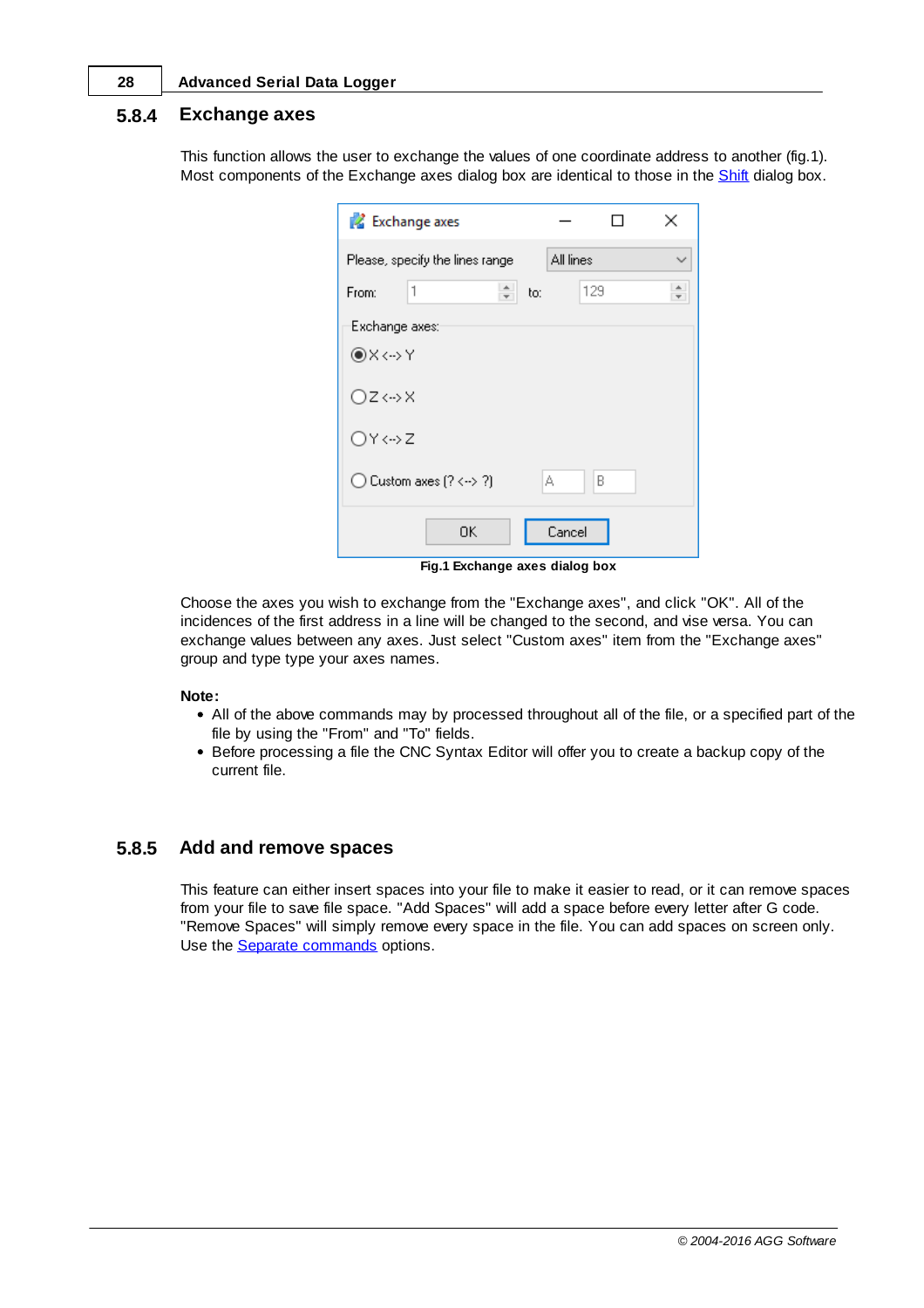

**Fig.1 Add and remove spaces dialog box**

#### **Note:**

- All of the above commands may by processed throughout all of the file, or a specified part of the file by using the "From" and "To" fields.
- Before processing a file the CNC Syntax Editor will offer you to create a backup copy of the current file.

#### <span id="page-32-0"></span>**5.8.6 Compare file with WinDiff**

WinDiff is a File Compare application that is provided by Microsoft. WinDiff has its own Help, however, the following instructions will get you started.

When you choose WinDiff from the Tools menu, the Open file dialog appears. Enter the names of the files you wish to compare, or use the browse button to search through your folders, or choose from recently compared files by using the down arrow button.

#### <span id="page-32-1"></span>**5.8.7 Change characters case**

#### **Uppercase**

From the Tools2 menu select Uppercase. The all characters in the file will be converted to uppercase.

#### **Lowercase**

From the Tools2 menu select Lowercase. The all characters in the file will be converted to lowercase.

#### <span id="page-32-2"></span>**5.8.8 Adjusting spindle speed and feed rate**

#### **Adjust spindle speed**

The Adjust spindle speed command is used to quickly change the spindle speeds in a CNC Program. If text is selected, it will add change the spindle speeds in the selected text. If no text is selected, the command will change the spindle speeds of either the entire file or the current line. depending on the user's preference. To change spindle speeds specify following parameters: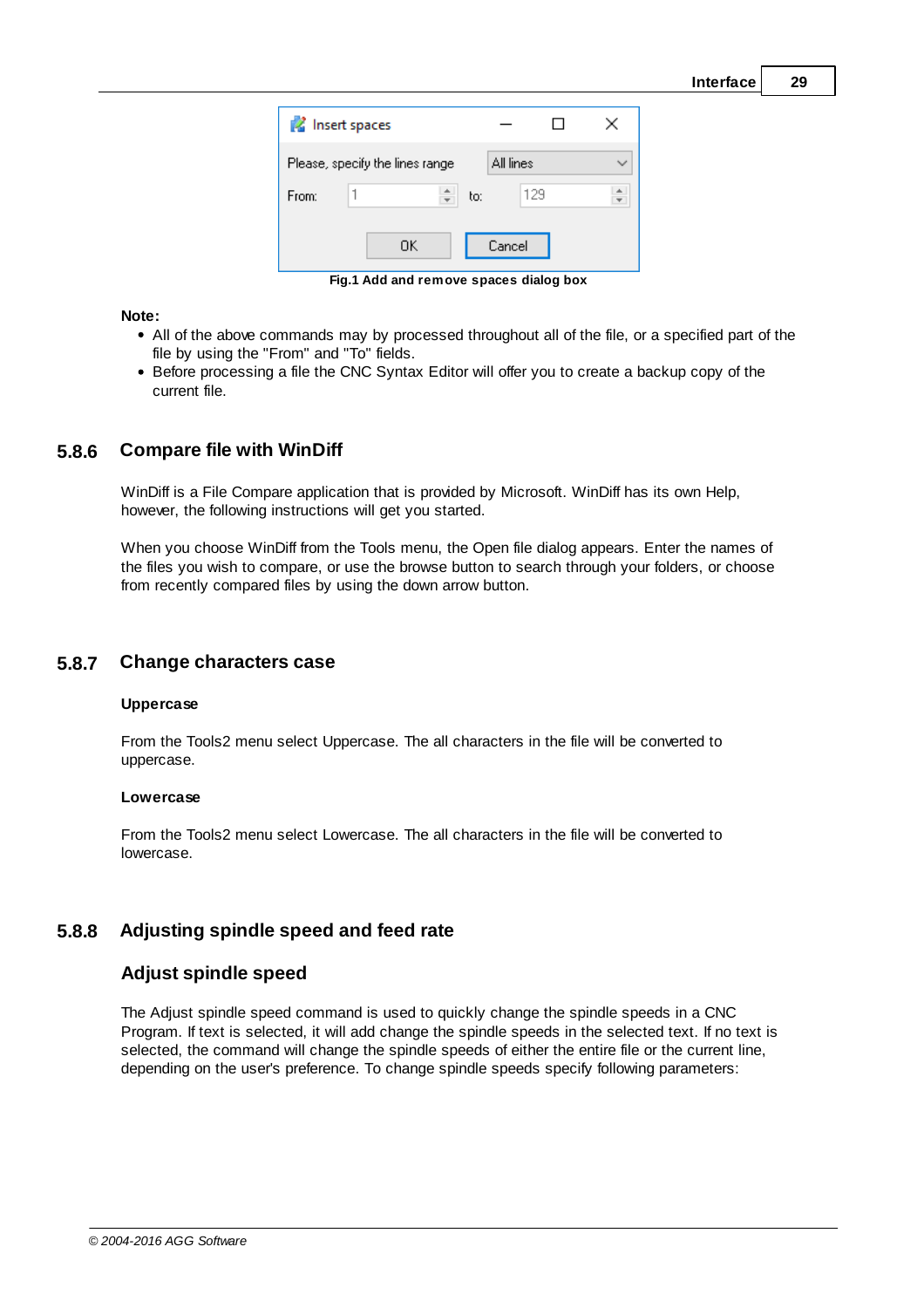**New value** - type a new spindle speed value as a specific percent (100% - current value) **Minimum** - Specify a value to make sure spindle speeds don't go below a minimum value. **Maximum** - Specify a value to make sure spindle speeds don't go above a maximum value. **Decimals** - Specify number of decimals to the right of the decimal point into this field.

#### **Adjust feed rate**

The Adjust feed rate command is used to quickly change the feed rates in a CNC Program. If text is selected, it will add change the feed rates in the selected text. If no text is selected, the command will change the feed rates of either the entire file or the current line, depending on the user's preference. To change feed rates specify following parameters:

**New value** - type a new feed rate as a specific percent (100% - current value) **Minimum** - Specify a value to make sure feed rates don't go below a minimum value. **Maximum** - Specify a value to make sure feed rates don't go above a maximum value. **Decimals** - Specify number of decimals to the right of the decimal point into this field.

#### <span id="page-33-0"></span>**5.8.9 Rotate**

The Rotation function can be used to rotate all the coordinates in your file around a particular center point (fig.1) Rotation can occur in any plane (XY, XZ, or YZ) and can automatically sense the status of G90 and G91 in your program. When rotating in the XY plane, the X, Y values are rotated, and the Z value are not affected. Similarly, when rotating in the XZ plane, the X, Z values are rotated, and the Y value are not, (etc.). The program rotation function does not work for 3-axis circular moves (spherical interpolation) where all 3 axes are programmed in the same block. In this case, only the two axes selected are rotated, and the 3rd axis is not affected.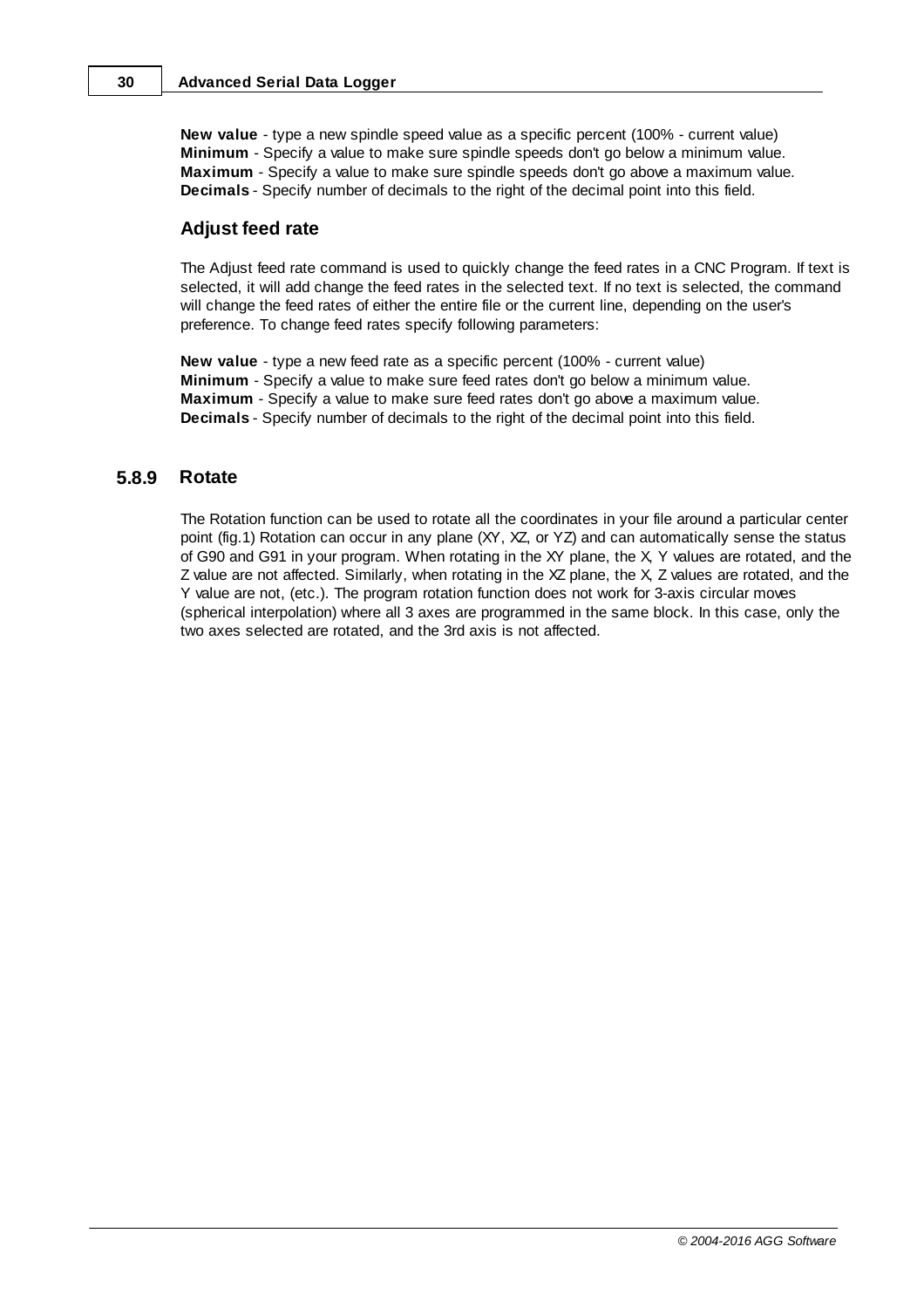| <b>Z</b> Rotate                           |          |              |          | × |
|-------------------------------------------|----------|--------------|----------|---|
| Please, specify the lines range           |          | All lines    |          |   |
| 1<br>From:                                | ÷<br>to: | 129          |          |   |
|                                           |          |              |          |   |
| Axes to rotate                            | XY       |              |          |   |
| Angle                                     |          | 90,000000(今) | CW       |   |
| Centre of rotation X,Y                    | 0,000000 | ≑            | 0,000000 |   |
| └ Sense to G90/G91                        |          |              |          |   |
|                                           |          |              |          |   |
| Numbers                                   |          |              |          |   |
| 5<br>Decimals                             | ▴        |              |          |   |
| $\vee$ Trailing decimal point is required |          |              |          |   |
|                                           |          |              |          |   |
| $\vee$ Trailing zeros for numbers         |          |              |          |   |
| $\vee$ Leading zero for numbers           |          |              |          |   |
|                                           |          |              |          |   |
| OK                                        |          | Cancel       |          |   |
|                                           |          |              |          |   |

**Fig.1 Rotate program**

**Axes to rotate** - Select axes to rotate (XY, XY, XZ).

**Angle** - Enter the angle of rotation by degrees in this field.

**Centre of rotation** - Enter the co-ordinates of the center of the rotation in these axes (X - first axis, Y - second axis).

**Decimals** - Specify number of decimals to the right of the decimal point into this field. **Sense to G90/G91** - Check this field when the program should automatically sense the status of G90 and G91 in your program.

### <span id="page-34-0"></span>**5.8.10 Find XYZ ranges**

The Find XYZ ranges function will scan your program for the maximum and minimum values for each axis. This function does not change the contents of your text box, but only displays its maximum and minimum values. In addition to axis motions, such as X,Y, and Z, you can also see Max/Min values of spindle speeds and feed rates, ABC axes and total dimensions of your piece.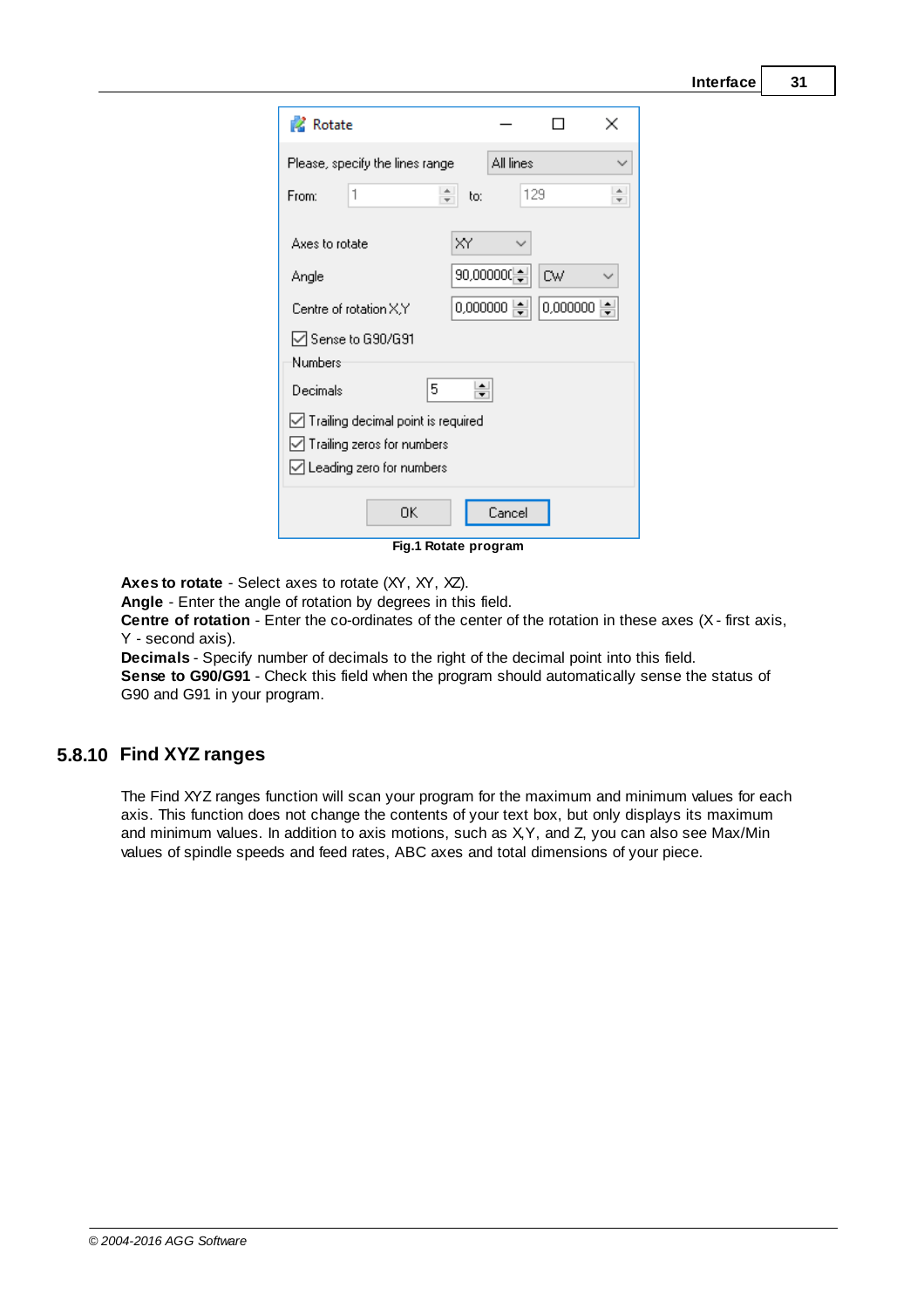|                | ×       |
|----------------|---------|
| <b>Minimum</b> | Maximum |
| $-4,7657$      | ۵       |
| $-0,6502$      | 0,6502  |
| $-0.3$         | 3       |
|                |         |
| ???            | ???     |
| ???            | ???     |
| n              | 36      |
|                |         |
| Ω              | 20      |
| Ω              | 800     |
|                |         |
| 4,7657         |         |
|                |         |
| 3,3            |         |
|                | 1,3004  |

**Fig.1 Find XYZ ranges**

## <span id="page-35-0"></span>**5.9 Windows menu**

CNC Syntax Editor includes a Window menu item that contains Tile, Cascade, and Arrange Icons commands to offer users an easy way to arrange their open documents in the client area of the frame window.

#### **Cascade**

Arranges all open, non-minimized windows in a cascading stack. Click on the title bar of any window to make that window active and fully visible.

#### **Tile orizontally or Vertically**

Arranges all open, non-minimized windows so that an equal portion of each window is visible. When tiled horizontally, the windows are arranged up and down the screen. When tiled vertically, they are across the screen.

#### **Arrange Icons**

If you do not wish to include a window or windows in a tiled or cascaded arrangement, minimize that window and it will appear as an icon. This menu command arranges icons in rows at the bottom of the screen. These icons cannot be seen if any document window is maximized.

#### **List of the open document windows**